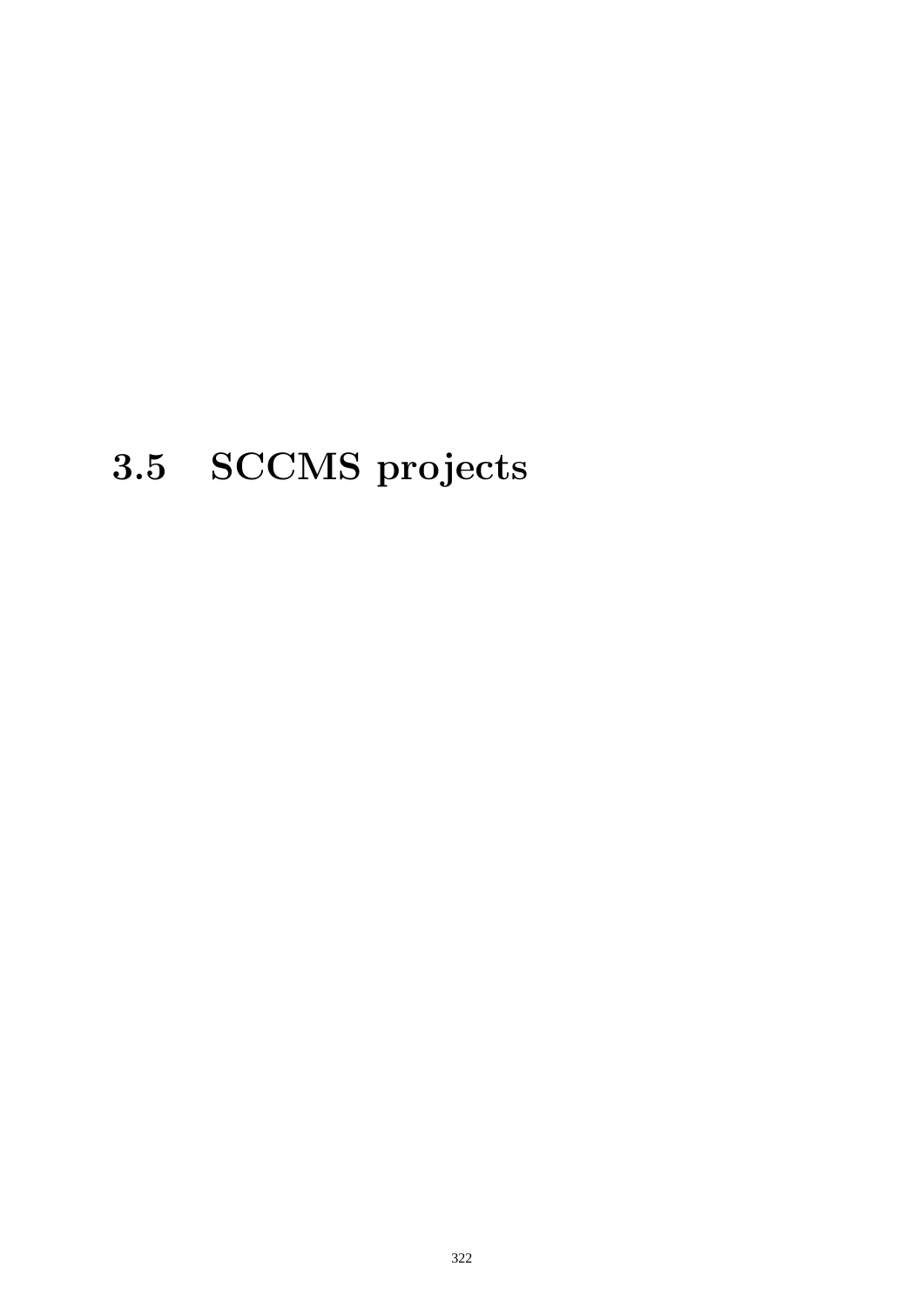### Developments of Machine Learning Solvers

Yusuke Nomura, Andrew S. Darmawan, Youhei Yamaji, Masatoshi Imada *Department of Applied Physics The University of Tokyo, Hongo 7-3-1, Bunkyo-ku, Tokyo 113-8656*

 Developing accurate solvers to analyze strongly-correlated systems is a great challenge in condensed-matter physics. Recently, a new form of variational wave function written in terms of restricted Boltzmann machines (RBM) has been proposed [1]. In the RBM wave function, on top of physical spin degrees of freedom (visible spins in the visible layer), we introduce additional degrees of freedom (neurons in the hidden layer). The variational parameters are magnetic fields (bias terms) on visible and hidden spins and the coupling between visible and hidden layers. Then, the quantum correlations among physical variables are taken into account through the couplings to hidden neurons. The RBM wave functions have been shown to give better accuracy for transverse-field Ising and Heisenberg models than those of the tensor-network wave functions [1].

 In this project, we have improved the accuracy and extend the range of application of the RBM-based machine learning solver. We have developed i) RBM solver combined with many-variable Monte Carlo (mVMC) method [2] and ii) an exact scheme to construct deep Boltzmann machines to represent ground states

of many-body Hamiltonians [3].

 In i), we have written down the variational wave function by combining concepts from machine leaning (RBM) and physics (pairproduct (PP) wave function), which we call RBM+PP wave function. The RBM allows for flexible and unbiased representations of quantum states. The PP (geminal) wave function is used in the mVMC method [4] and describes nonlocal entanglement properly. The combined RBM+PP wave function can be applied not only to bosonic models but also to fermionic models. The RBM+PP substantially improves the accuracy beyond that ever achieved by RBM and mVMC method separately, thus proving its power as an accurate solver.

 In ii) we have shown a deterministic approach to generate deep-Boltzmann-machine (DBM) network to represent ground states of many-body lattice Hamiltonians, using much more flexible representability of the DBM compared to the RBM [5]. The approach reproduces the exact imaginary-time Hamiltonian evolution by dynamically modifying the DBM parameters. The number of neurons grows linearly with the system size and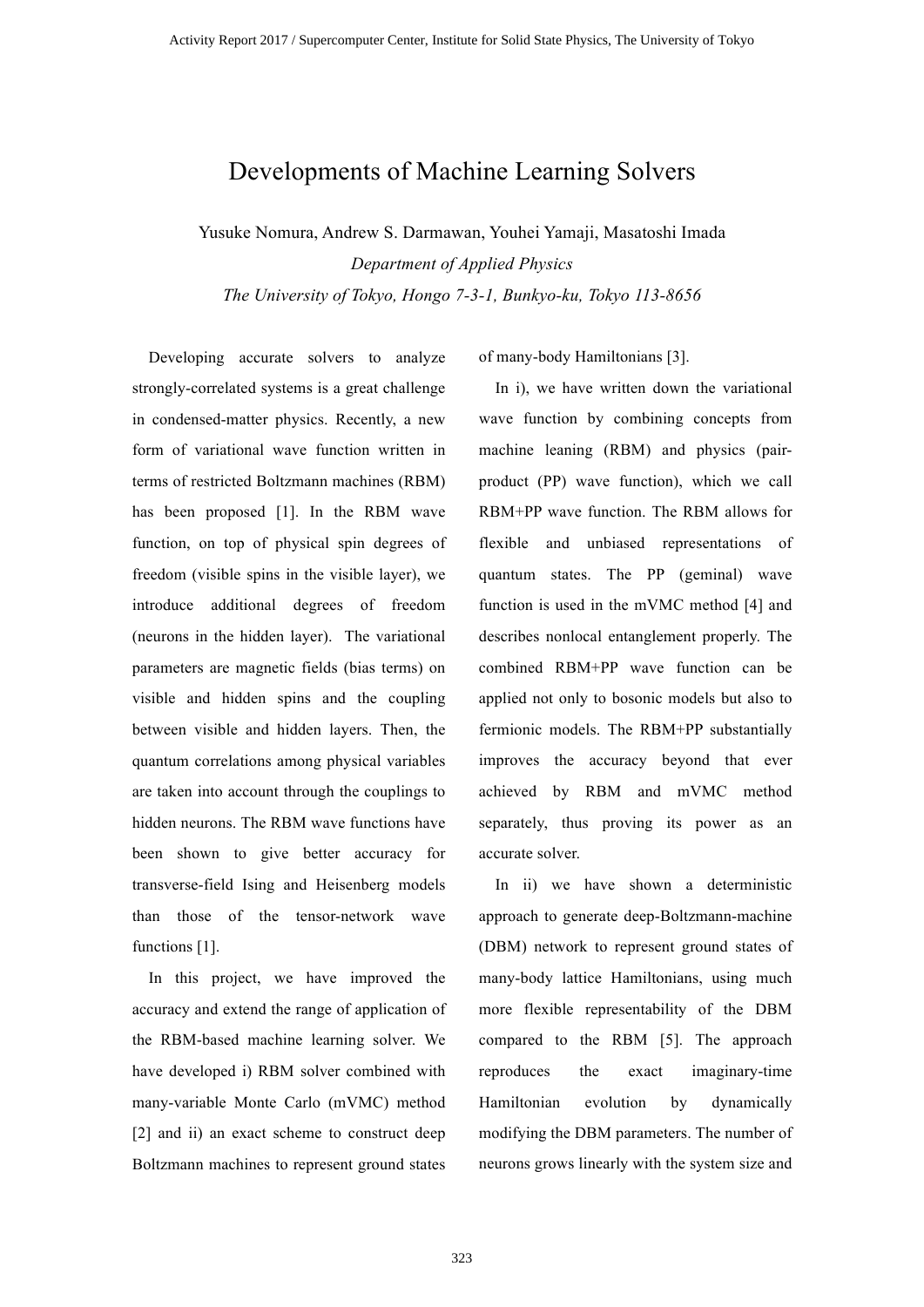imaginary time, respectively. The physical quantities can be measured by the Monte Carlo sampling of both the visible and hidden variables for the constructed network. The present construction of classical DBM network provides a novel framework of quantum-toclassical mappings (in special cases, it becomes equivalent to the path integral formalism).

 A part of this work has been done in collaboration with Giuseppe Carleo.

#### **References**

[1] G. Carleo and M. Troyer, Science **355**, 602 (2017).

[2] Y. Nomura, A. S. Darmawan, Y. Yamaji, and M. Imada Phys. Rev. B **96**, 205152 (2017).

[3] G. Carleo, Y. Nomura, and M. Imada, arXiv:1802.09558.

[4] D. Tahara and M. Imada, J. Phys. Soc. Jpn. 77, 114701 (2008).

[5] X. Gao and L.-M. Duan, Nature Communications **8**, 662 (2017).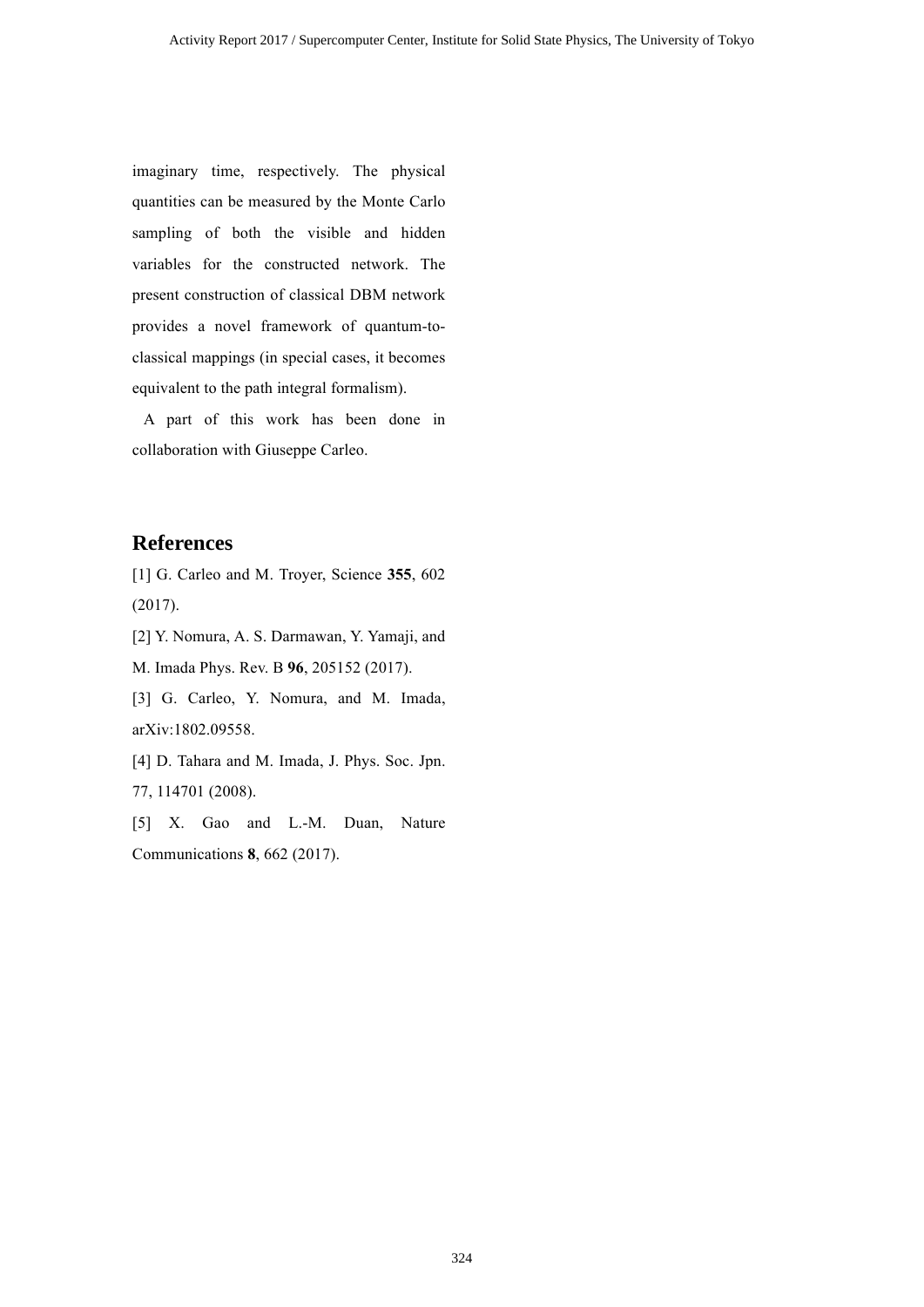### First-Principles Phase Field Mapping

#### Kaoru Ohno

*Department of Physics, Faculty of Engineering Science, Yokohama National University, Tokiwadai, Hodogaya-ku, Yokohama 240-8501*

Theoretical understanding of microstructure is very important in predicting the durability and performance of alloys. For this purpose, phase field models have been widely used to simulate the time evolution of microstructures and various properties. However, the results strongly depend on the input parameters, which are mostly empirical. Therefore, we propose a new and simple method to determine the input parameters purely from first principles. We calculate the free energy (Fig. 1) using cluster expansion method including atomic vacancies in combination with potential renormalization theory [1]. Then, the chemical potential is obtained as the free energy difference. The validity of the present method is tested for Ni-Al alloy systems. Our results clearly distinguish the local composition of alloys in accord with the experimental phase diagram (Fig 2). We have also succeeded in predicting the time evolution of microstructures of Ni-Al alloys at different compositions at 1300K (Fig. 3) [2].

#### **References**

[1] Y. Misumi, S. Masatsuji, R. Sahara, S. Ishii, and K. Ohno, J. Chem. Phys. **128**, 234702 (2008). [2] S. Bhattacharyya, R. Sahara and K. Ohno, to be submitted.



Fig. 1 Resulting free energy (a) 1D, (b) 2D.



Fig. 2 Comparison with experimental PD.



Fig. 3 Time evolution of the pattern.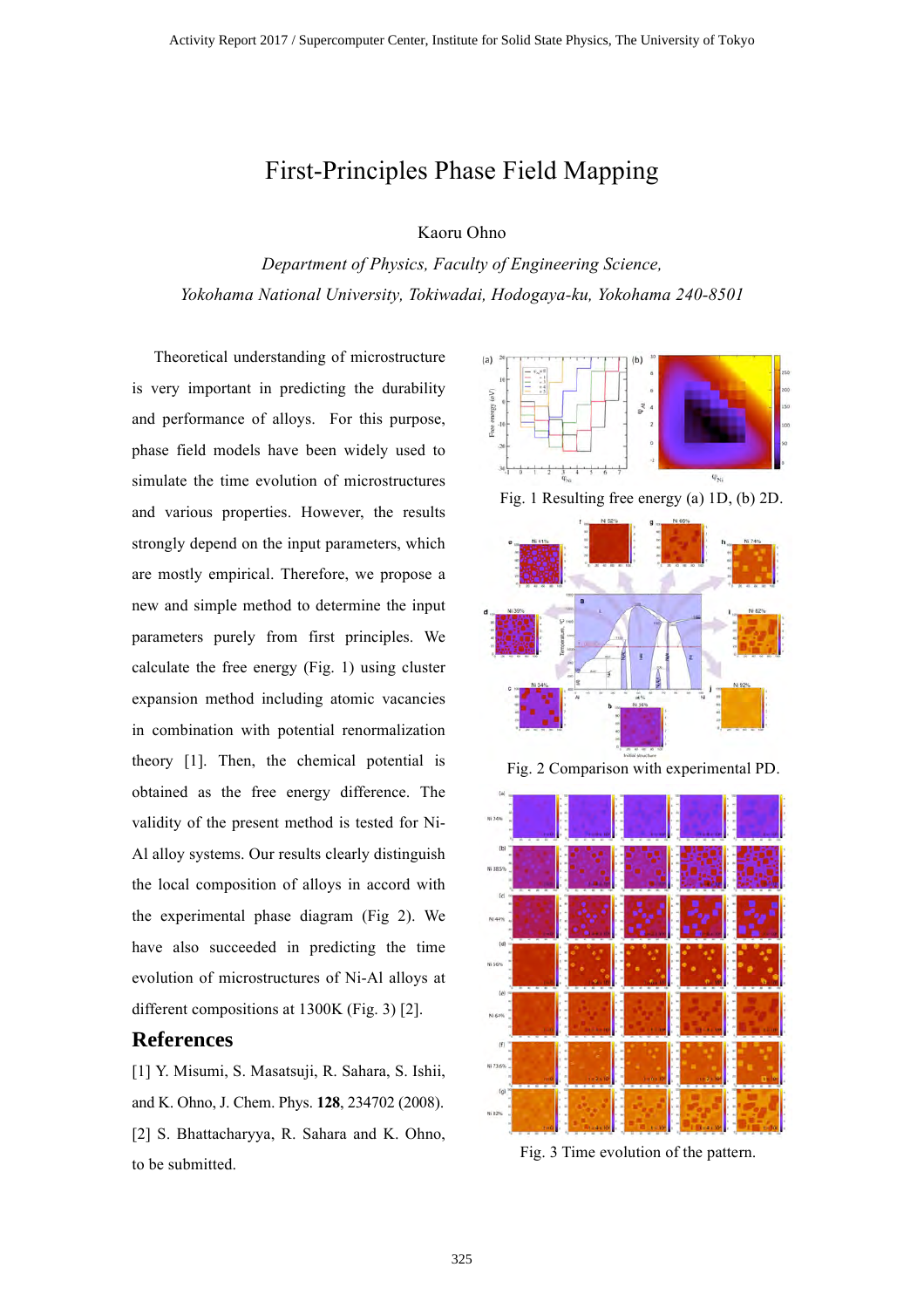### Oxide electrocatalyst

Osamu Sugino

*Institute for Solid State Physics, The University of Tokyo, Kashiwa-no-ha, Kashiwa, Chiba 277-8581*

The purpose of this study is to predict the mechanism for oxygen reduction reaction (ORR) occurring on titania surfaces and to show a way to improve the ORR activity. For this purpose, we have done a first-principles simulation based on the density functional theory (DFT) within a generalized gradient approximation (GGA), which has been used as a standard method to simulate the titania surfaces. To model the surface, we are based on the experimental finding that doped Nb atom and the oxygen vacancy are the key to enhance the ORR activity. We have thus analyzed the surface of  $Ti_xNb_yO_z$ . In fact, we have simulated for rutile (110) and anatase  $(101), (100), (001), (001)$ - $(1x4)$  surfaces with and without the surface Nb impurity and surface oxygen vacancy. Using those surfaces, we followed the ORR pathways by calculating the free-energy of  $O_2$ , OOH, OH, and O and obtained the free-energy profile. In the calculation, we have used the computational electrode scheme assuming zero for pH and 1.23 V vs SHE for the bias potential. Here we neglected the solvation effect. With the modeling, we have investigated whether ORR is likely to occur

on those surfaces or not. We can expect that ORR is likely occur when the free-energy profile along the ORR pathways is flat within the energy scale of about 1.0 eV; this is the criterion that has been used for Pt surfaces. This criterion is expected to be valid also for titania.

 After checking that the pristine titania surface does not provide the free-energy profile flat within 2.0 eV, we investigated the defective surfaces. We first investigated the surface doped with a Nb impurity atom. The calculated result indicates that the freeenergy profile is uphill by 1.3 eV when OH\* is reduced to form  $H<sub>2</sub>O$ . That is, this surface is poisoned by OH and activity is not expected. We next investigated the surface with oxygen vacancy. In this case we also included Nb impurity in the surface model because the surface energy becomes too high because of the lack of charge neutrality. When Nb is located close to the vacancy site, the surface energy is high but the energy is lowered when Nb is located apart; the precise position does not affect the result in this case. From the calculation we found that  $O^*$  is strongly adsorbed with the adsorption energy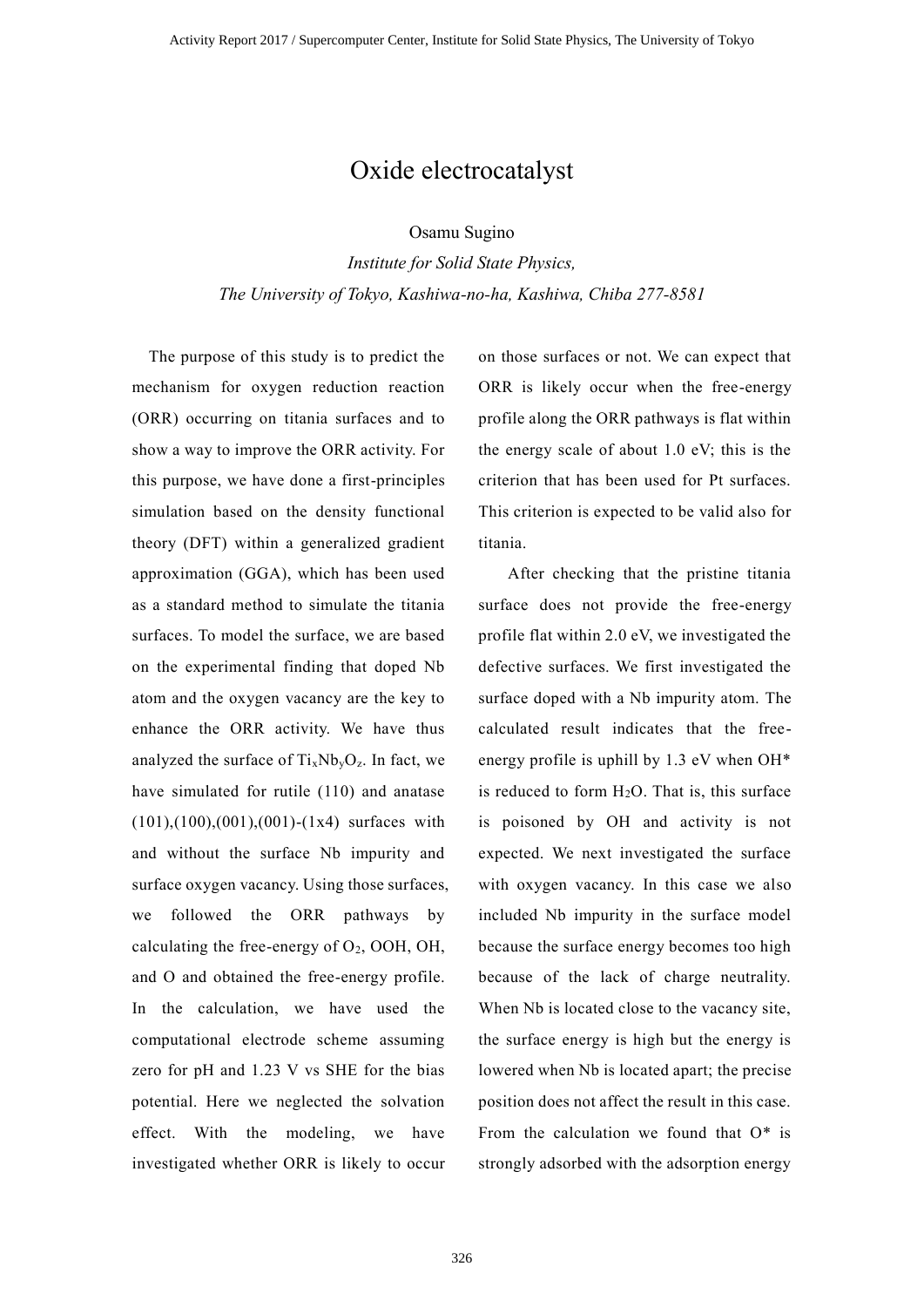larger than 2.0 eV for all the surfaces we have investigated. This is due to the existence of  $Ti<sup>3+</sup>$  which donates an electron toward  $O^*$  to stabilize this reaction intermediate. These results apparently suggest that all the defective surfaces do not remain as a candidate for the reactive surface.

 However, this is not the case in fact because of the following reason. We have neglected that the surface oxygen vacancy accepts electrons from OH\* stabilizing this species. With this consideration, we have included this adsorbate molecule in the modeling. When this is considered, the surface O\* was found to be moderately adsorbed on the surface satisfying the above criterion for the active surface. The oxygen molecule, however, is not adsorbed on

rutile  $(110)$  nor on anatase  $(101)$  and  $(100)$ .  $O<sub>2</sub>$  is too strongly adsorbed on anatase (001)-(1x4). Therefore, only anatase (001) remains as the candidate for the reactive surface. By calculating the free-energy profile, we confirmed that this surface satisfied the criterion. Therefore, we have concluded that only anatase (001) can be expected as the active surface. The rate-determining step is suggested to be the OH\* reduction and the activation energy will be larger than 0.85 eV.

 From these theoretical studies, we have suggested it is important to design a material to weaken the OH\* adsorption.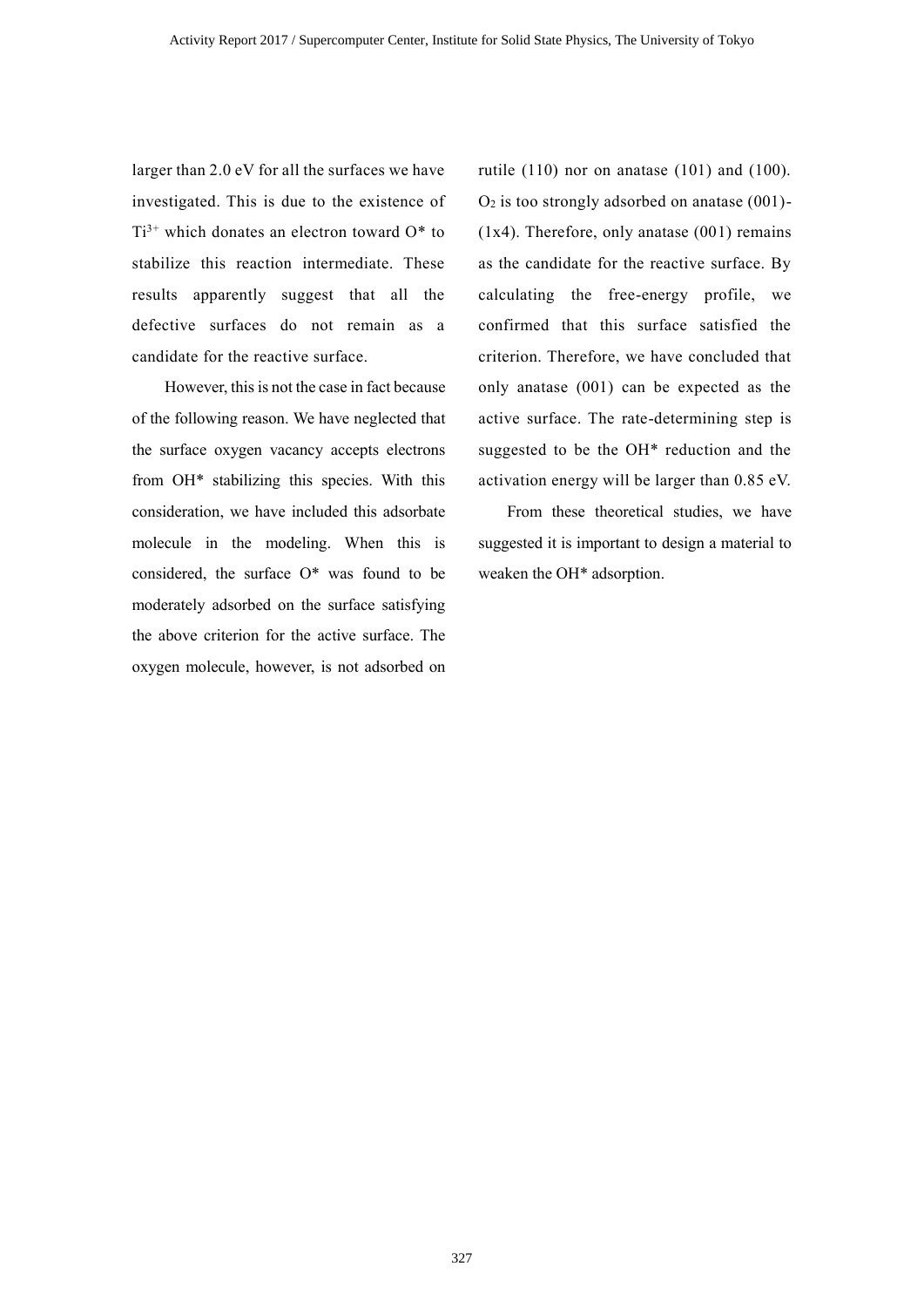# **Mesoscale simulation approach for slow dynamics study of complex and glassy liquids**

Hayato SHIBA and Hailong PENG

*Institute for Materials Research, Tohoku University 2-1-1 Katahira, Aoba-ku, Sendai 980-8577*

For this year, we have numerically studied the slow dynamics of ionic liquid materials and underlying fundamental properties of glassy systems.

#### **1. Study of mesophase transition upon annealing of imidazolium-based ionic liquid with long-alkyl chain**

We have performed molecular dynamics simulations of a 1-dodecyl-3-methylimidazolium hexafluorophosphate ([C12mim][PF6]) ionic liquid using a united-atom model. It turned out that the ionic liquid exhibits a second step relaxation at temperatures below a crossover point, where the diffusion coefficient shows Arrhenius to non-Arrhenius transition. Annealing below this crossover temperature makes isotropic-to-mesophase transition, where the smectic A phase or crystal-like smectic B phase forms. From hundreds of nanoseconds to microseconds are required for completing these transitions. A normal diffusion process is found for anions along the layer-normal and -lateral directions in the SmA phase, but only in the lateral directions in the SmB phase. Our results suggests that studying such long-time dynamics opens the way to further understanding of ionic liquids, both on the basic properties of its phase behavior and glasss tarnsitions and on the potential applications utilizing their its nanostructure [1].

#### **2. Cage-relative variables for 2D glassy dynamics**

The Principal Investigator for this project and his coworkers have recently revealed that long-wavelength fluctuation exists in twodimensional (2D) glassy systems, having the same origin as that given by the Mermin-Wagner theorem for 2D crystalline solids. For this year, we have discussed the slow glassy liquids under confinement, for better characterization of long-wavelength Mermin Wagner fluctuation by means of a molecular dynamics simulation of a lightly supercooled liquid. We employ the cage-relative mean-square displacement (MSD), defined on relative displacement to its cage, to quantitatively separate the longwavelength fluctuation from the original MSD. For increasing system size the amplitude of acoustic long wavelength fluctuations not only increases but shifts to later times causing a crossover with structural relaxation of caging particles. The dynamic correlation grows as the structural relaxation becomes slower with decreasing temperature, uncovering an overestimation by the four-point correlation function due to the long-wavelength fluctuation. These findings motivate the usage of cage-relative MSD as a starting point for analysis of 2D glassy dynamics [2].

- [1] H. Shiba, M. Kubo, and H.-L. Peng: Phys. Chem. Chem. Phys., in press (2018).
- [2] H. Shiba, P. Keim, and T. Kawasaki: J. Phys: Cond. Matter **30** (2018) 094004.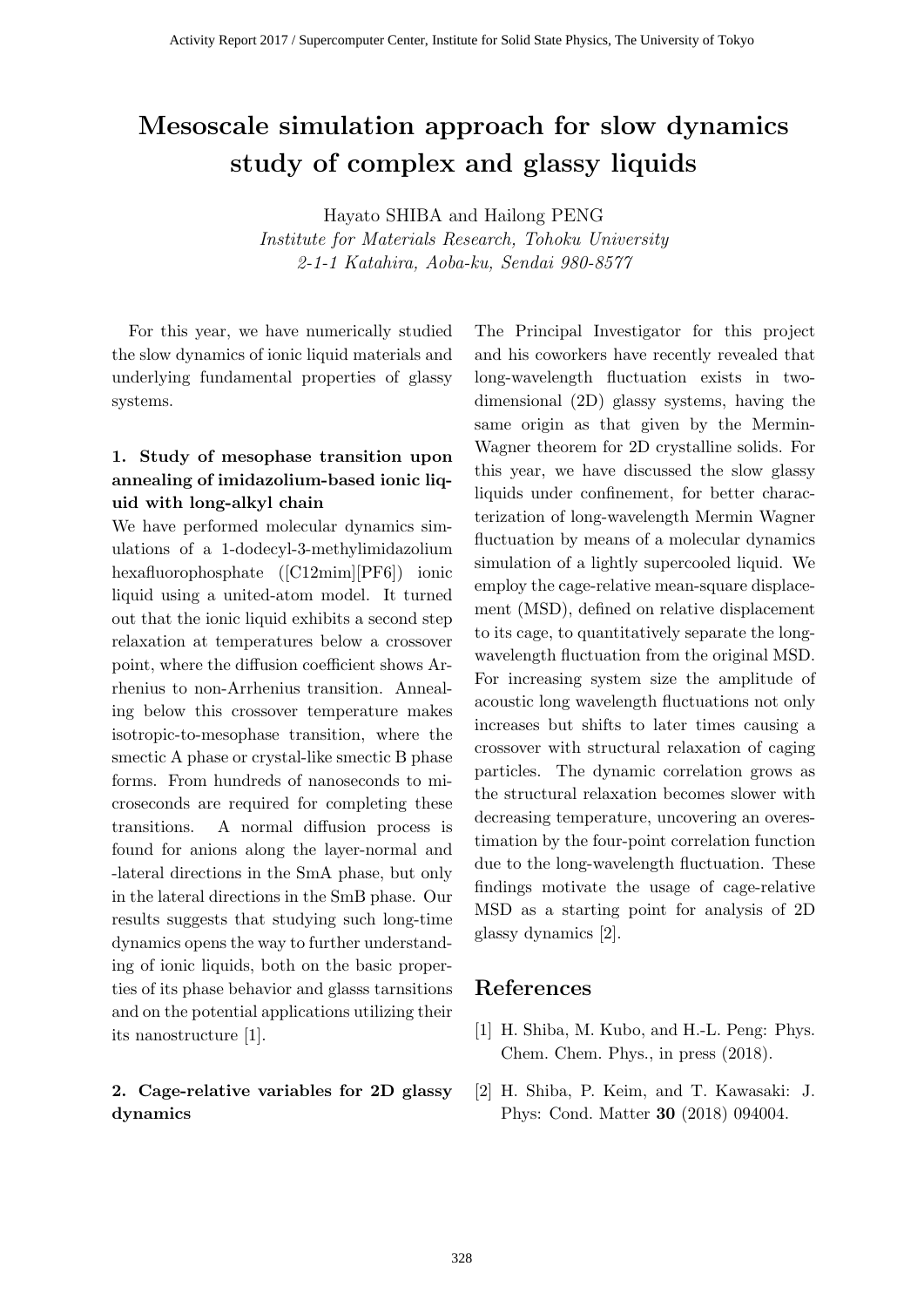# **Tensor Network Calculation of Frustrated Quantum Spin Systems**[1]

Naoki KAWASHIMA

*Institute for Solid State Physics, University of Tokyo Kashiwa-no-ha, Kashiwa, Chiba 277-8581*

The greatest obstacle in studying frustrated quantum system is the notorious negative sign problem. Due to this difficulty, researchers do not have much choice other than numerical diagonalization of small clusters and variational calculations. The numerical diagonalization cannot deal with phenomena involving many degrees of freedom while the variational calculation is hard to control its accuracy.

We have been trying to develop general framework for overcoming this difficulty based on tensor network states. In SY2017, we studied *S* = 1 bilinear-biquadratic model on the star lattice, which is the kagome lattice with each lattice point replaced by a bond. The Hamiltonian is defined as

$$
H = \sum_{(ij)} \left[ \cos \phi \left( S_i \cdot S_j \right) + \sin \phi \left( S_i \cdot S_j \right)^2 \right]
$$

Similar to the kagome lattice, antiferromagnets on this lattice have a strong quantum fluctuations that may lead to spin liquid states.

We carried out the iPEPS calculation using the original code based on mptensor [2]. Since the final state depends on the initial condition and the restriction we impose, we tried various sets of the initial conditions and the ansatz for each value of  $\phi$  and chose the state with the lowest energy. We discovered four phases: (1) the ferromagnetic phase (0*.*5*π <*  $\phi$  < 1.25 $\pi$ ), (2) the ferroquadrupolar phase  $(1.25\pi < \phi < 1.75\pi)$ , (3) the antiferromagnetic phase  $(1.75\pi < \phi < 0.02\pi)$ , and (4) the spin liquid phase  $(0.02\pi < \phi < 0.5\pi)$  In particular, for the spin liquid phase, we found that the method of symmetric simple update, which enforces the symmetry, yielded the best results among all the trials. While this itself is a strong evidence for the liquid nature of this phase, we confirmed the result by computing the correlation length (Fig.1  $(c)$ ). The estimation of the correlation length was performed through the computation of the eigenvalues of the transfer matrix constructed from the edge tensor.  $(\epsilon_i$   $(i = 0, 1, 2, 3)$  in Fig.1(b)) It is clear that the correlation length saturates with finite value as the bond dimension increases.



Figure 1: (a) The star lattice. (b) The corner transfer matrix configuration. (c) The correlation length as a function of the bond dimension.

[1] This report is based on Hyun-Yong Lee and Naoki Kawashima arXiv:1802.10281.

[2] https://github.com/smorita/mptensor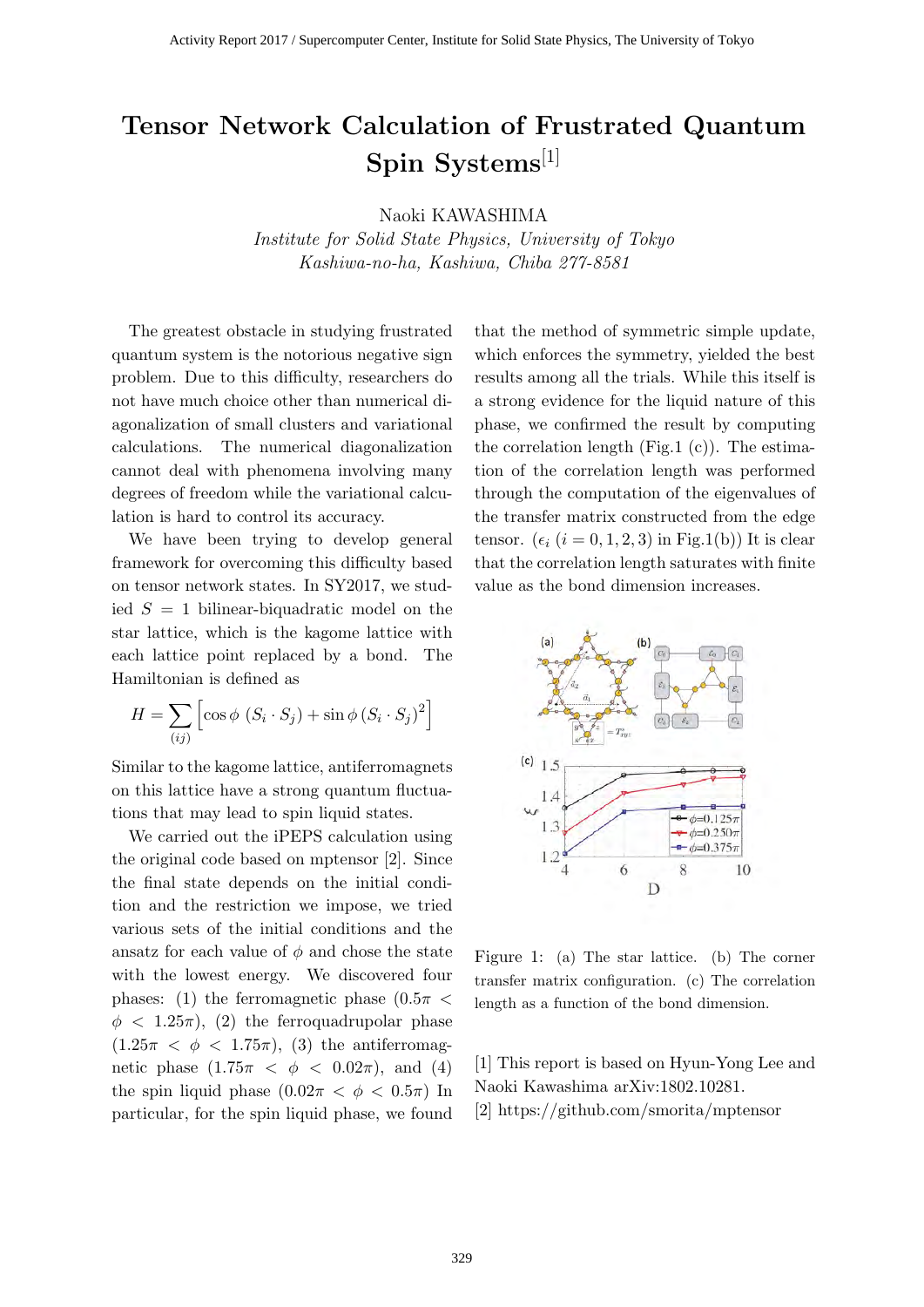### **Simulation of organic-inorganic interfaces**

#### Shuji OGATA

*Nagoya Institute of Technology Gokiso-cho, Showa-ku, Nagoya 466-8555, Japan*

 In the fiscal year of 2017, we have addressed three subjects using our order-N DFT code (DC-RGFT) and hybrid quantumclassical (QM-CL) simulation code.

 *Subject 1: Chemical Reactions Involved in Moisture-Induced Weakening of Adhesion Between Aluminum and Epoxy Resin.* The adhesive bonding of metals using epoxy resin is an important technology in manufacturing industries. It is well known that adhesion strength becomes significantly reduced in a moist environment. To understand the mechanisms at the electronic structure level, we perform hybrid QM-CL simulations on various Al and epoxy resin interface systems with water molecules inserted in the contact region. In accordance with experimental conditions, the Al layer is surface oxidized to a depth of 10 Å while the bisphenol-A type epoxy molecule has both OH and ether groups. Shear deformations are simulated using the hybrid quantum-classical method in which about 1,500 atoms at the contact region are treated with density functional theory. For the first time, calculated adhesion strengths compare well with the experimental values. Three types of chemical reactions that affect the adhesion strength occur depending on the terminal functional groups of the Al oxide surface and the water layer formation. Separate calculations confirm small barrier energies for all the reaction processes.

 *Subject 2: Efficient Calculation Scheme for the Work of Adhesion between a Liquid and Polymer-Grafted Substrates [1].* Complex solid surfaces, such as polymer-grafted surfaces, are used in industrial applications; however, nearly all existing methods are applied to a flat solid surface. We therefore use molecular simulation to develop a novel method for the calculation of the work of adhesion between a liquid and a solid surface. Herein, we separate liquid molecules from the

solid surface based on their shape by placing spherically symmetric potentials around atoms selected from the substrate and graft<br>nolvmers onto them. To avoid the polymers onto them. To avoid the deterioration of accuracy numerical integrations, we update parameters that appear in the potential to suppress sharp variations in the gradient of free energy. This method is applied to the interface between water and gold substrate modified by poly(ethylene oxide) (PEO), revealing that the work of adhesion is greater at intermediate PEO densities.

 *Subject 3: Large-Scale DFT Simulation of Li-atom Insertion and Extraction in Quinons@SWCNT Rechargeable Battery Cathodes [2].* The system of quinone molecules encapsulated in the single-wall carbon nanotube (SWCNT) has been proposed as a next-generation cathode electrode material for rechargeable battery. We investigate the complex interaction among the SWCNT, phenanthrene-quinone (PhQ), and Li atoms in the encapsulated system by using DC-RGDFT. We thereby find that the shape of the SWCNT changes significantly in the relaxed state depending on the extent of Li atoms inserted. In a typical run using 63 CPU's, it takes about 9 minutes to evolve the atomic dynamics by a timestep; here, the settings of the parallel computation are the spatial decomposition of 5x5x5, the electronic level parallelization of 2, and the OpenMP parallelization of 4.

- [1] M. Urangase and S. Ogata, MRS Adv. **3** (2018) 519-524.
- [2] M. Tsuzuki, S. Ogata, and M. Uranagase, MRS Adv. (2018) 1-6, in press.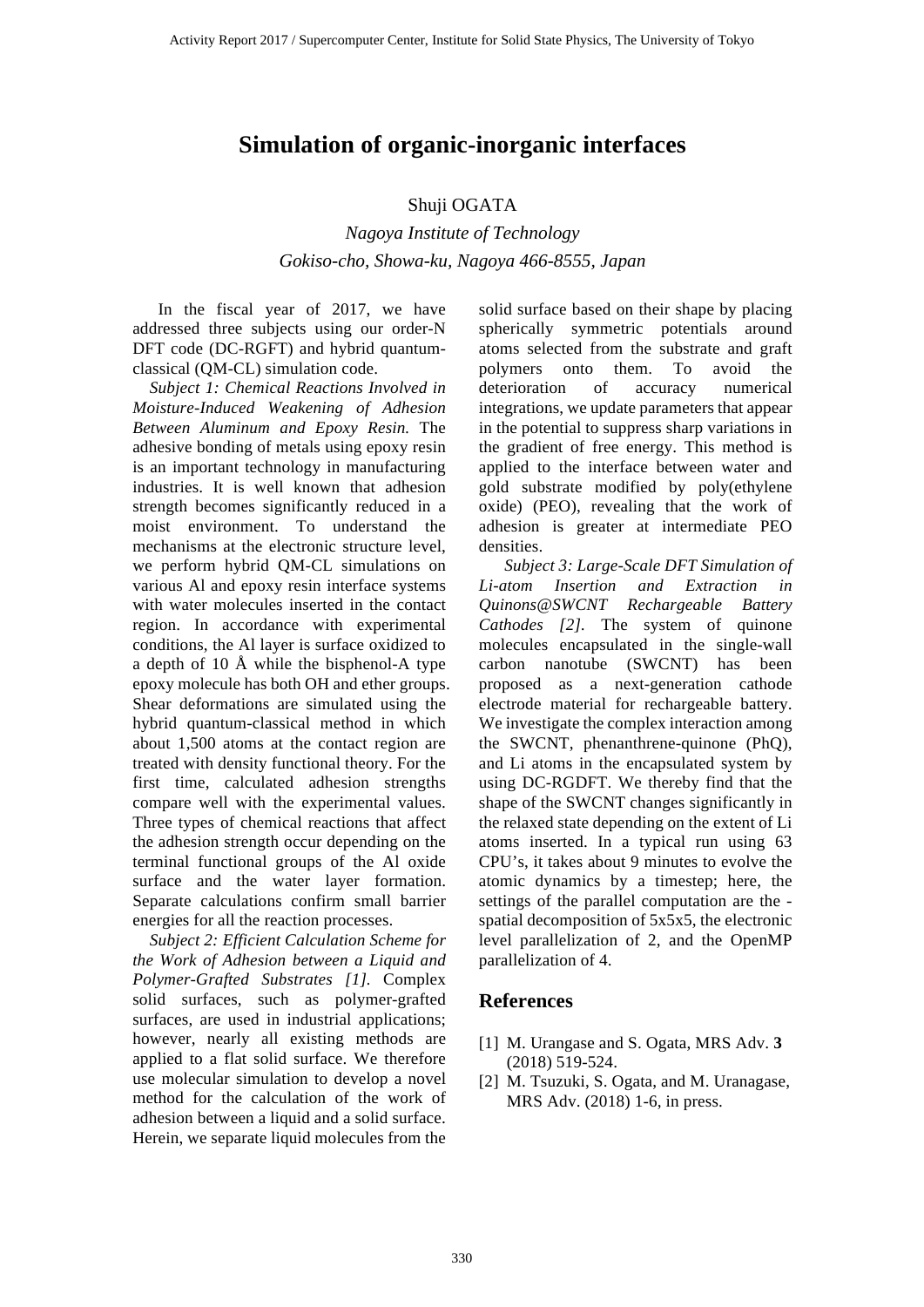# **Analyses of momentum-dependent excitations in hole-doped cuprates observed by inelastic x-ray scattering at the oxygen** *K* **edge**

Takami TOHYAMA

*Department of Applied Physics, Tokyo University of Science, Tokyo 125-8585*

Resonant inelastic x-ray scattering (RIXS) is a powerful tool to identify spin and charge excitations in strongly correlated electron systems. RIXS at oxygen *K* edge in hole-doped cuprates can detect both charge and twomagnon excitations. Recent O *K*-edge RIXS for  $\text{La}_{2-x}(\text{Br},\text{Sr})_x\text{CuO}_4$  has observed clear momentum **q** dependence below 1 eV [1]. The broad spectral weight exhibits positive dispersion and shifts to higher energy with increasing *x*. In order to clarify the origin of the dispersion, it is necessary to compare the experimental data with theoretical calculations.

In this project, we calculated the dynamical charge structure factor on oxygen orbitals in a three-band Hubbard model by the dynamical density-matrix renormalization group (mainly using the K-computer) and found that the calculated result is consistent with the experiments [1]. Therefore, the **q** dependent spectral weight can be ascribed tocharge excitations. However, before concluding this, we have to deny a possibility of two-magnon excitations.

We calculate the **q** dependent two-magnon excitations for the  $t$ - $t'$ - $t''$ - $J$  model with threesite terms, which is one of a realistic models for cuprates, and compare them with charge excitations as shown in Fig. 1. We find that the **q** dependence mainly appears for the low-energy region less than energy  $\omega = t \sim 0.35$  eV. This energy region is smaller than the region where the RIXS data shows a dispersive mode. In contrast, the **q** dependent charge excitations appears even for the high-energy region up to



Figure 1: Dynamical two-magnon correlation function for (a)  $A_1$  mode, (b)  $B_1$  mode, and (c) dynamical charge structure factor at  $q/\pi$  =  $(0.4, 0.1)$  (black line) and  $(0.1, 0.3)$  (red line) for a 2-hole  $\sqrt{20} \times \sqrt{20}$  periodic lattice of the  $t$ <sup>-*t'*-*t''*-*J* model with three-site terms:  $t = 1$ ,</sup>  $t' = -0.25, t'' = 0.12, \text{ and } J = 0.4.$ 

 $\omega = 6t \sim 2$  eV. This suggests that two-magnon excitations are not the origin of the observed **q** dependent excitations.

We therefore conclude that the **q** dependent spectral weight observed by O *K*-edge RIXS is ascribed to intraband charge excitations that exhibit damped and incoherent characters inherent in doped Mott insulators.

#### **References**

[1] K. Ishii, T. Tohyama *et al*.: Phys. Rev. B **96** (2017) 115148.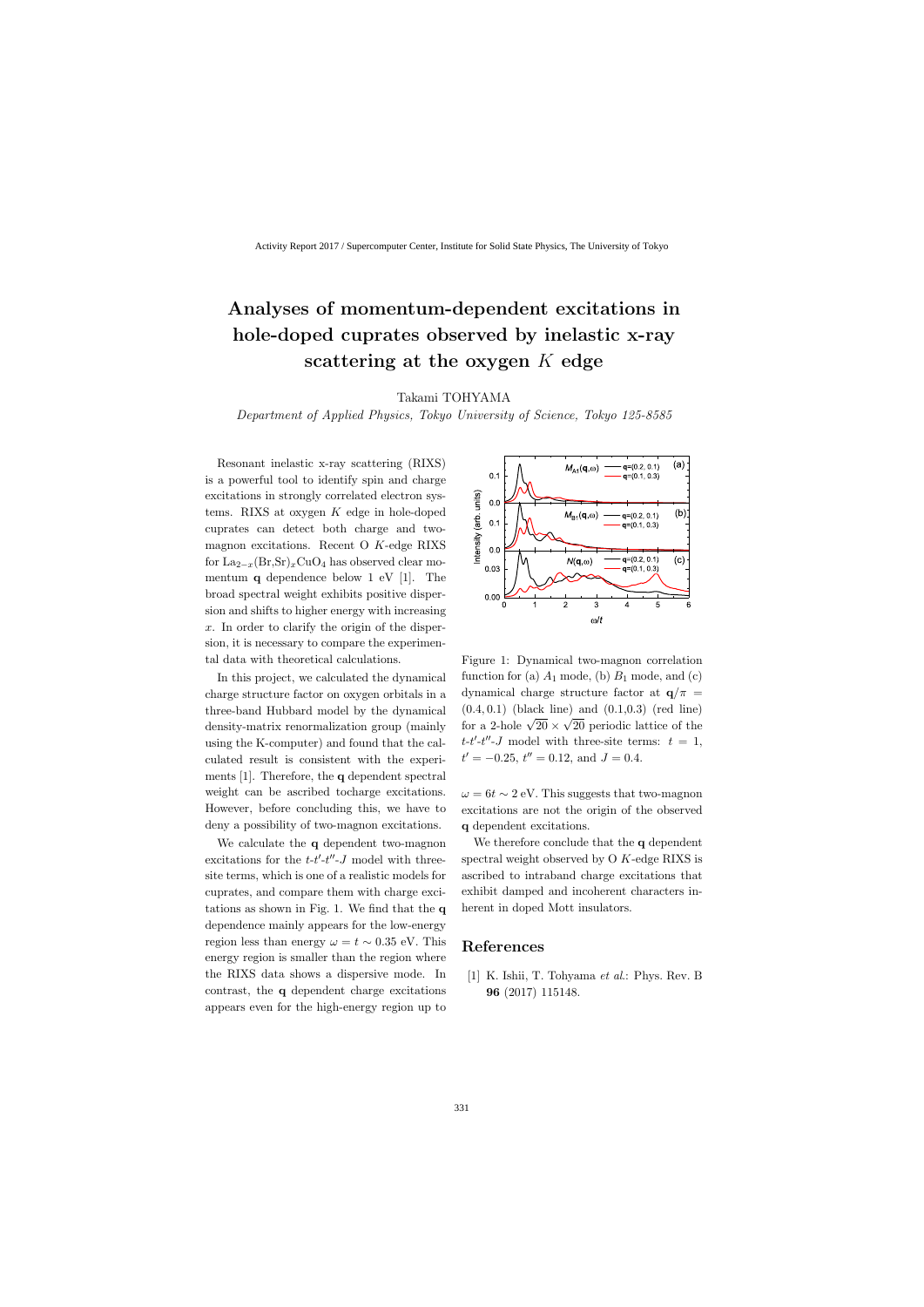# **Conversion and storage of energy***−***fuel cells and secondary batteries: Research and development of fundamental technologies of battery simulators.**

Susumu OKAZAKI

*Department of Materials Chmistry, Nagoya University Furo-cho, Chikusa-ku, Nagoya 464-8603*

The goal of our project is to develop the basic technology of the whole battery simulator. One of the key techniques is molecularlevel design of polymer membranes controlling transportation of protons and ions across the membrane with proper stiffness resistant to mechanical deformation under external stress. Such membranes are widely applicable to the fuel cells used in the industrial products.

On the system B, we performed fully atomistic molecular dynamics (MD) calculations of hydrated perfluorosulfonic acid (PFSA) ionomers composed of a hydrophobic polytetrafluoroethylene backbone with hydrophilic side chains terminated by sulfonic acid[1], as a model of proton exchange polymer electrolyte membrane of fuel cells (Figs. 1 and 2). On the basis of these atomistic MD calculations, we constructed a predictive coarse-grained (CG) model for the structure and morphology of PFSA membranes[2]. The CG model reproduced reasonably both the thermodynamic and structural properties of the PFSA membrane for all examined water contents, and has considerable potential for application to realistic long-chained PFSA membranes. Furthermore, in order to realize a tensile test of polymer materials by a large scale MD calculation, we derived microscopic expression of the pressure tensor using the fast multipole method (FMM) with periodic boundary conditions[3]. These results will contribute to the development of higher performance fuel*−*cells and sec-



Figure 1: Molecular structure of perfluorosulfonic acid (PFSA) ionomers. Inserted figure is the CG model of PFSA ionomers[2].



Figure 2: Number density map of sulfonic acid groups, water, and hydronium ions at one cut plane.  $\lambda$  is a mole fraction of water molecule and hydronium ion to sulfonic acid groups.

ondary batteries and to the realization of the entire battery simulator in the near future.

- [1] A. T. Kuo, W. Shinoda, S. Okazaki : J. Phys. Chem. C **120** (2016) 25832.
- [2] A. T. Kuo, S. Okazaki, W. Shinoda : J. Chem. Phys. **147** (2017) 094904.
- [3] N. Yoshii, Y. Andoh, S. Okazaki, J. Comput. Chem., in press.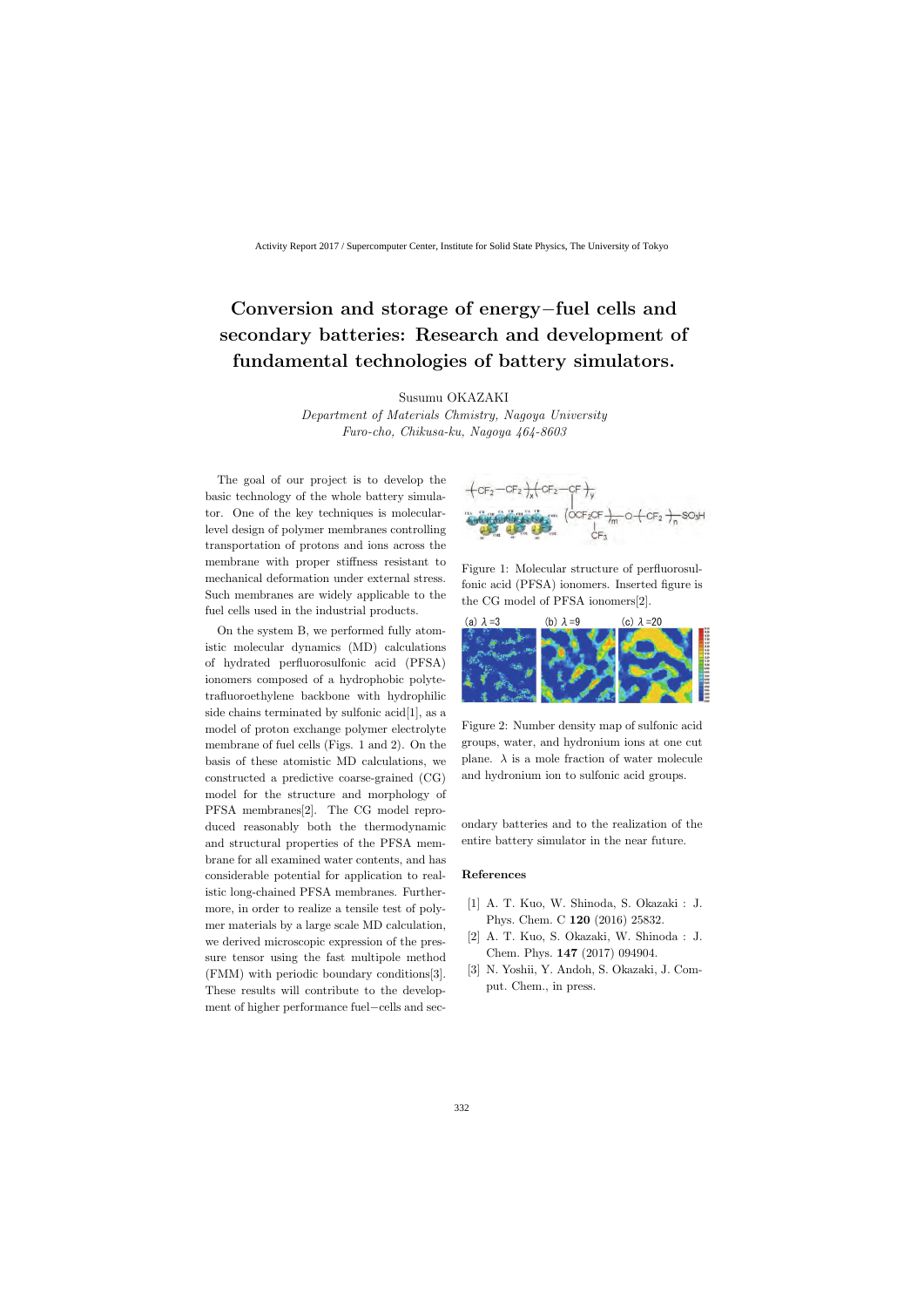# **Excited-state calculations for molecular aggregates based on Green***′* **s function and fragmentation methods**

Takatoshi Fujita *Institute for Molecular Science Myodaiji, Okazaki, Aichi 444-8585*

Predicting the energies of charged and neutral excitations is essential for understanding charge transport and optical properties of organic materials. However, quantitative calculations of the electronic states are still difficult due to the interplay of electronic polarization and charge delocalization effects. It is established by photoelectron spectroscopy studies that the ionization potential (IP) and electron affinity (EA) of isolated molecule are significantly different from those of solid phase. One factor contributing the difference is the polarization effects, which originates from the screening of the charge by the electronic polarization of the surrounding molecules. Another factor is the band dispersion; the orbital interactions between highest-occupied molecular orbitals (HOMOs) and lowest-unoccupied molecular orbitals (LUMOs) result in the valence- and conduction-band dispersion, respectively. Therefore, describing the charge delocalization and electronic polarization effects is of critical importance for accurate predictions of the energy levels of quasiparticles.

We have been developing the fragmentbased method for calculating charge transport mobilities [1] and electronically excited states. [2] Our method relies on the fragmentation approach; the total system is first divided into a lot of small parts called fragments, and the diabatic statics are defined by the electronic structure calculations of fragment monomers embedded in the electrostatic potential from other fragments. The delocalization effects can be restored by calculating Hamiltonian matrix elements among diabatic states. We have recently shown that the fragment-based approach can provide reasonable and efficient description of electronically excited states of molecular aggregates. [2] The ground-state electronic polarization can be accurately treated by the self-consistent determination of charge density. However, our scheme is incapable to treat induced polarizations after electronic excitations. In this study, we incorporate many-body Green's function theory into the FMO method so that both charge delocalization and electronic polarization can be treated on the same footing.

Here, we employ GW theory [3] to describe electronic polarization effects. Within the GW, the dielectric function is computed for screened Coulomb interactions, and the self-energy is expanded with respect to the screened Coulomb interaction. Following the standard notation, the self-energy and screened Coulomb interaction are calculated according to

$$
\Sigma(r, r', \omega) = \frac{i}{2\pi} \int d\omega' G(r, r', \omega + \omega') W(r, r', \omega) e^{i\omega \eta},
$$

$$
G(r, r', \omega) = \sum_{p} \left[ \frac{\psi_p(r) \psi_p^*(r')}{\omega - \epsilon_p + ingg n(\epsilon_p - E_F)} \right],
$$
(2)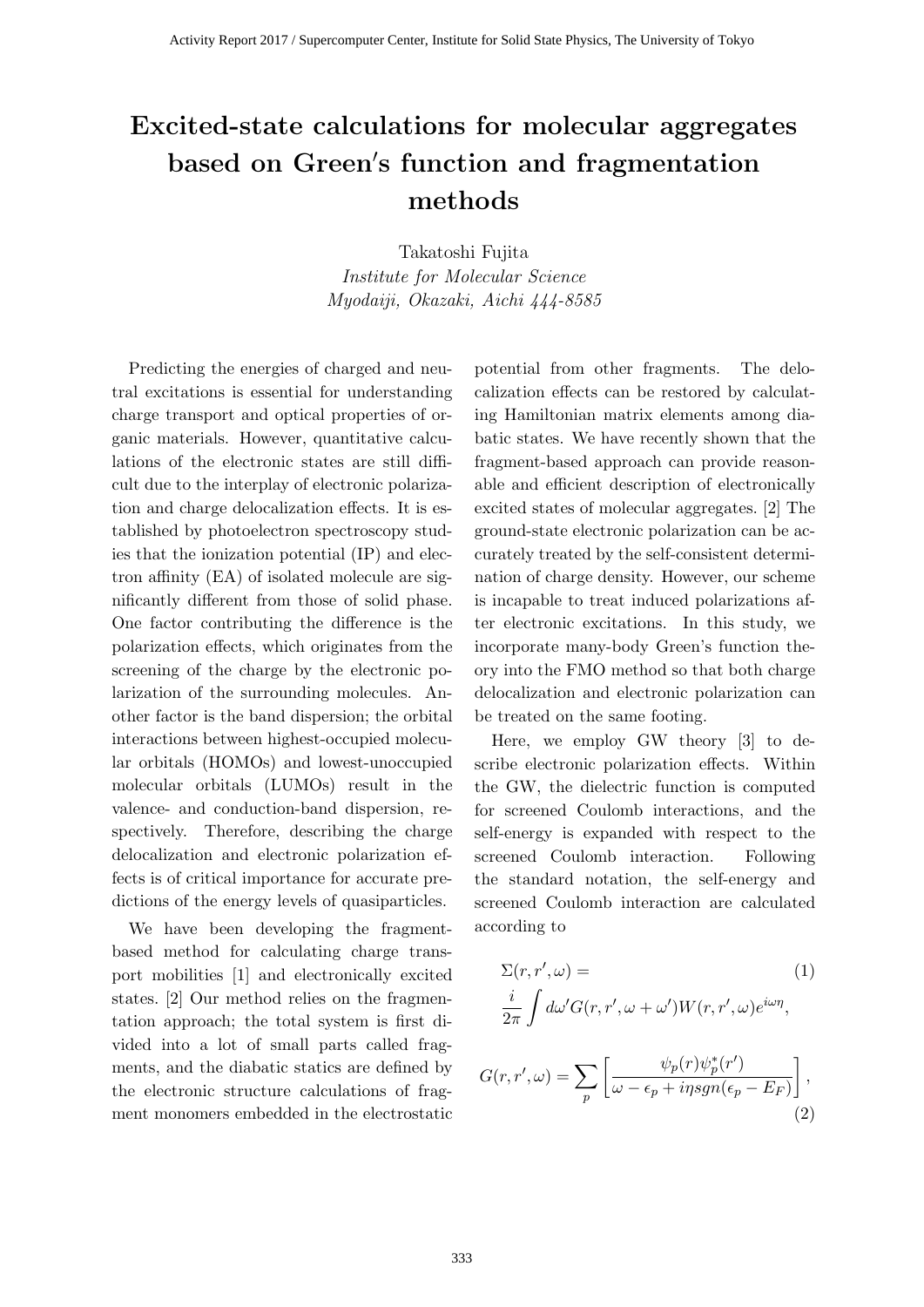$$
W(r,r',\omega) = v(r,r)+\tag{3}
$$

$$
\int dr_1 dr_1 v(r,r_1)\chi_0(r_1,r_2,\omega)W(r_2,r',\omega).
$$

We have developed the fragment-based scheme to calculate the quantities above. The one-body Green's function is approximated as a sum of Green's functions of fragment monomers and dimer corrections. On the other hand, we approximated the independentelectron susceptibility from those of fragment monomers,  $\chi^0 = \sum_I \chi_I^0$ , and defined the screened-Coulomb potential of the total system. Our GW implementation relies on the real-space auxiliary functions. [4] The auxiliary functions are defined by the direct products of two atomic orbitals and are constructed by the Cholesky decomposition. The fragment-based GW method was incorporated into the developer version of ABINIT-MP program. [5]

As a numerical example, the crystal structure of pentacene thin film phase [6] is considered We calculate self-energy within the static Coulomb-hole plus screened exchange (COH-SEX) approximation. One-shot GW calculation was performed with 6-31G\* basis set and B3LYP reference. Quasiparticle energies of a pentacene monomer are -6.97 (HOMO) and - 1.29 eV (LUMO). The FMO-GW calculation was performed for the thin film structure containing 39 pentacene molecules (Fig.1). The quasiparticle energies were calculated in the range from -6.77 to -6.15 eV for HOMOs and from -1.92 to -1.29 eV for LUMOs. Diagonalization of the HOMOs and LUMOs with transfer integral yields the band gap as 4.03 eV. This significant reduction of the band gap dominantly arises from the electronic polarization effects.



Figure 1: Crystal structure of pentacene thin film.

- [1] T. Fujita, Y. Haketa, H. Maeda, Y. Mochizuki, Org. Electron. **49** (2017) 53.
- [2] T. Fujita, Y. Mochizuki, J. Phys. Chem. A **11** (2018) 3886.
- [3] L. Hedin, Phys. Rev. **139** (1965) A796.
- [4] X. Ren, P. Rinke, V. Blum, J. Wieferink, A. Tkatchenko, A. Sanfilippo, K. Reuter, M. Scheffler, New. J. Phys. **14** (2012) 053020.
- [5] S. Tanaka. Y. Mochizuki, Y. Komeiji, Y. Okiyama, K. Fukuzawa, Phys. Chem. Chem. Phys. **16** (2014) 10310.
- [6] S. Schefer, M. Huth, A. Dobrinevski, B. Nickel, J. Am. Chem. Soc. **129** (2007) 10316.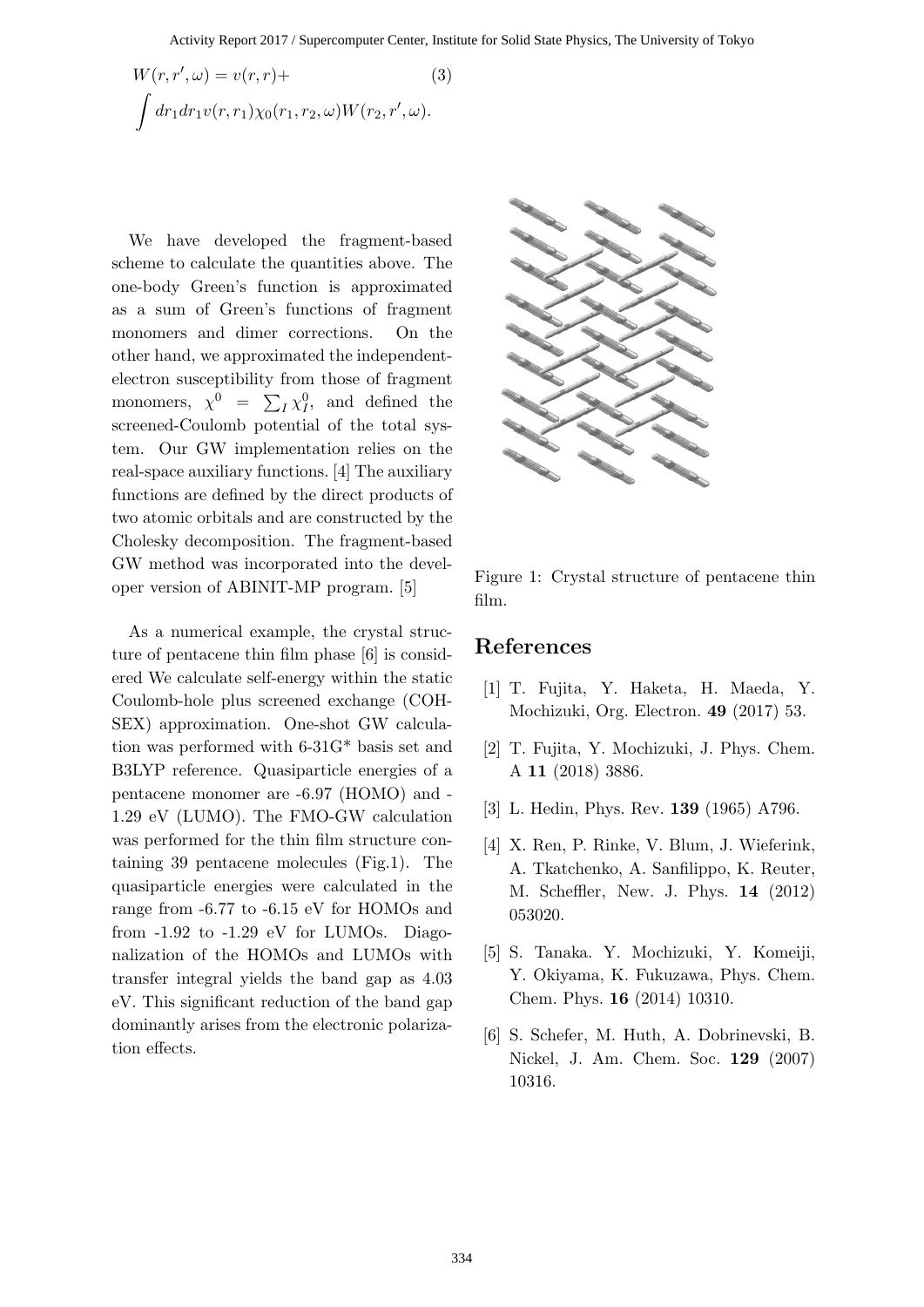# **Materials design for energy-saving and energy-creation materials**

Tetsuya FUKUSHIMA

*Institute for NanoScience Design, Osaka University, Osaka 560-8531, Japan Institute for Datability Science, Osaka University, Osaka 565-0871, Japan*

A "scale-bridging" simulation technique, combining the Korringa-Kohn-Rostoker (KKR) Green's function method and model approaches, was developed this year. On the basis of the "scale-bridging" simulation technique and massively parallel computing, we designed new energy-saving and energycreation materials, such as high entropy alloys [1], thermo electric materials [2], and dilute magnetic semiconductors (DMSs) [3]. Here, we introduce the materials design of Ge type DMS systems.

Recently, the IV-type semiconductor Ge has attracted much attention as the host material of ferromagnetic DMSs for the following two reasons: (i) Ge possesses higher mobility than that of Si; therefore, it has the possibility of the realization of high-speed and low-power consumption LSI systems; (ii) Ge has a good compatibility with the Si-CMOS technology. We performed the density functional theory calculations or transition-metal (TM) impurities doped Ge by using the KKR Green's function method with the coherent potential approximation (CPA), to theoretically shed light on the ferromagnetic mechanisms of the Ge-based DMS systems.

Our calculations indicated that the ferromagnetic interactions by the double exchange mechanism are dominant for the Fe- and Codoped Ge systems. However, these ferromagnetic interactions are quite short ranged compared to the (Ga,Mn)As, and are also weak compared to (Ga,Mn)N, so that we cannot expect high ferromagnetic Curie temperature  $(T<sub>C</sub>)$  in terms of the magnetic percolation effect if the TM impurities are homogeneously distributed in the hosts. Antiferromagnetic states are stable for the V-, Cr-, and Mn-doped Ge, and the Ni-doped system becomes a nonmagnetic. The inhomogeneity of the TM impurities drastically changes the magnetic states and has a crucial role in the experimentally observed high- $T_{\rm C}$  ferromagnetism in the IV-type DMSs. The cluster expansion method revealed that the Mn-doped Ge systems tend to generate ordered compounds, such as  $Ge<sub>3</sub>Mn<sub>5</sub>$  and  $Ge_8Mn_{11}$ , at Mn-rich regions. These precipitated ordered compounds are the causes of the ferromagnetism in  $(Ge, Mn)$ ; in particular  $T<sub>C</sub>$ of  $Ge<sub>3</sub>Mn<sub>5</sub>$  is consistent with the experimentally observed  $T_{\rm C}$  of (Ge,Mn).

The electronic structure of (Ge,Fe) calculated by the variational pseudo-selfinteraction-corrected method reproduces the spectra of the Fe-3d states in the SX-ARPES experiment. It was proven by the multi-scale (scale-bridging) simulations that the Fe atoms are not randomly distributed in the Ge host but gathered with keeping the diamond structure by the attractive pair interactions i.e., the spinodal nanodecomposition.  $T_{\rm C}$  of (Ge,Fe) is enhanced by the annealing process, because the number of the first-nearest-neighbor Fe-Fe pairs with the strong ferromagnetic interaction increases by proceeding the spinodal nanodecomposition. Our simulations reproduce the experimental magnetic situation very well,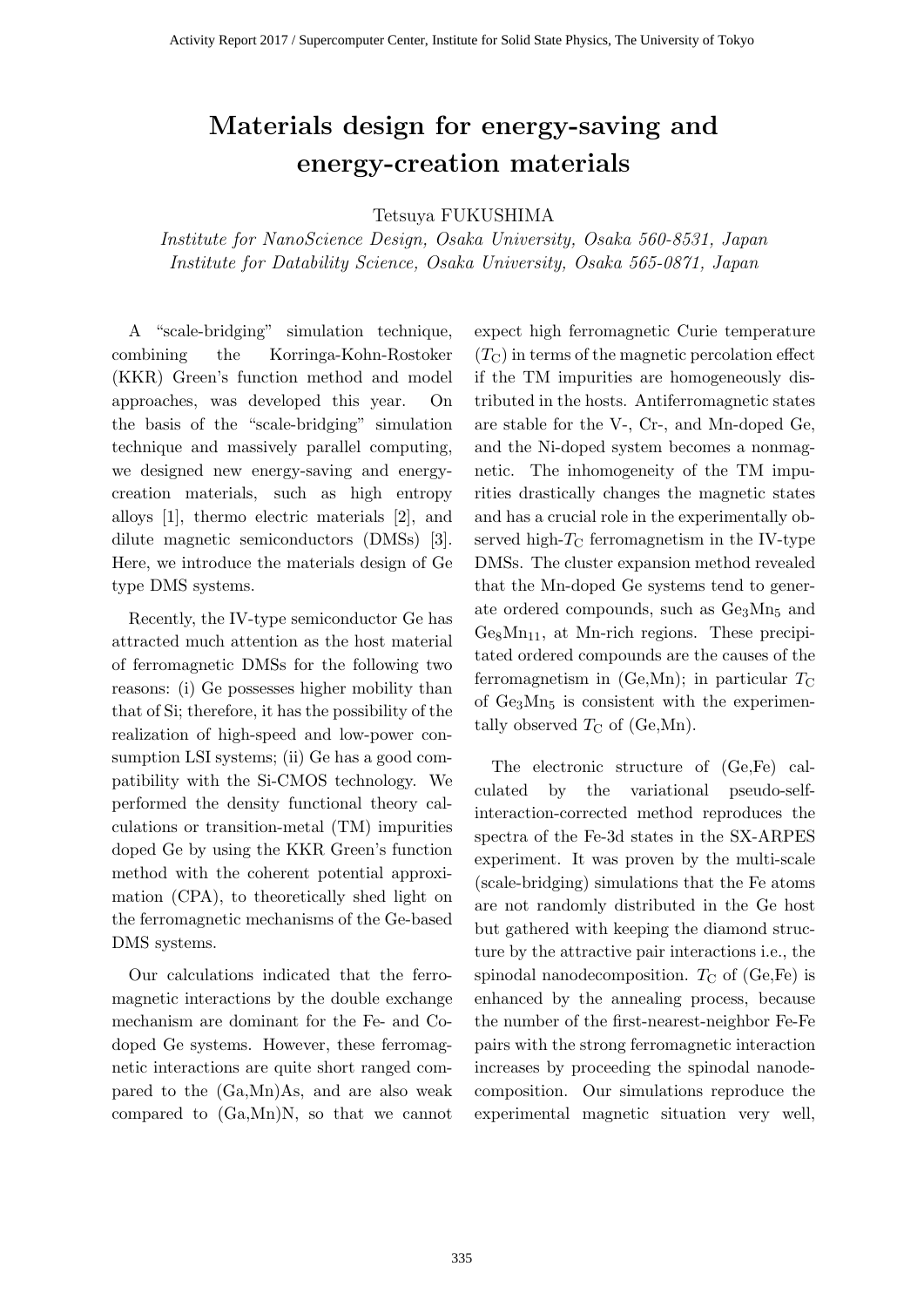and the  $T_{\rm C}$  values estimated by the random phase approximation method are in good agreement with the observed values.

We emphasize that the manipulation of structural, configurational, and spin disorders in DMS systems are very important to obtain colossal magnetic responses. In particular, there is the possibility that a drastic magnetic transition between ferromagnetism and antiferromagnetism can be realized in the Gedoped DMSs by controlling the nanostructure and dimensionality, and applying the gate voltage. Additionally, compared to the typical III-V and II-VI DMSs, the Ge-based DMSs are rather compatible with the present CMOS technology. Utilizing the Ge-based DMSs is a good way to realize next-generation devices based on semiconductor spintronics.

- [1] T. Fukushima, H. Katayama-Yoshida, K. Sato, M. Ogura, R. Zeller, and P. H. Dederichs: J. Phys. Soc. Jpn. **86** (2017) 114704.
- [2] H. Shinya, A. Masago, T. Fukushima, and H. Katayama-Yoshida: Jpn. J. Appl. Phys. **56** (2017) 081201.
- [3] H. Shinya, T. Fukushima, A. Masago, K. Sato, and H. Katayama-Yoshida: Phys. Rev. B **96** (2017) 104415.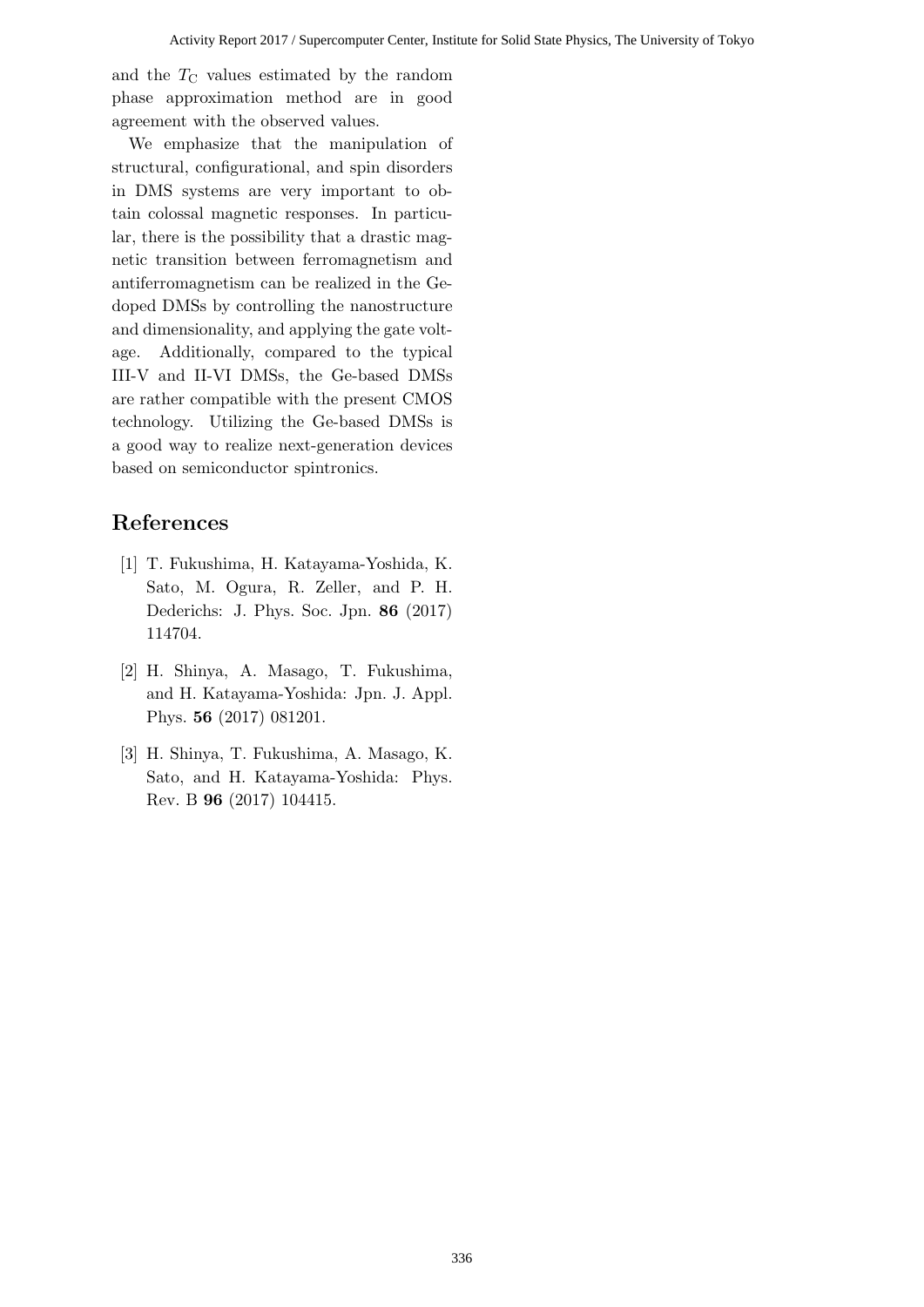# **Exploration of novel oxide and nitride semiconductors using first-principles calculations**

Fumiyasu OBA<sup>1</sup>*,*<sup>2</sup> and Yu KUMAGAI<sup>2</sup>

<sup>1</sup>*Laboratory for Materials and Structures, Institute of Innovative Research, Tokyo Institute of Technology, 4259 Nagatsuta, Midori-ku, Yokohama 226-8503, Japan* <sup>2</sup>*Materials Research Center for Element Strategy, Tokyo Institute of Technology, 4259 Nagatsuta, Midori-ku, Yokohama 226-8503, Japan*

The search for novel semiconductors is increasingly important as the applications of semiconductors become more prevalent. Among the compound semiconductors, nitrides and oxides are especially attractive because of the abundant nitrogen and oxygen constituents. Currently commercialized nitride semiconductors are, however, mostly limited to GaN and its based alloys. Several kinds of oxide semiconductors are used in commercial applications such as transparent electrodes and thin-film transistors, but those with improved or different functionalities are required to expand the applications. This situation stimulates not only experimental but also computational exploration of novel nitride and oxide semiconductors.

It is our objective to explore novel nitride and oxide semiconductors with a wide variety of chemical compositions, crystal structures, and properties via high-throughput screening using first-principles calculations. We have been developing methods for predicting fundamental bulk and defect properties systematically [1, 2, 3, 4, 5] and applying them to the search for novel semiconductors such as ternary zinc nitrides [6]. The screening needs to be extended so that a larger number of candidate materials can be evaluated efficiently within feasible computational time whereas sufficient accuracy is kept. In this respect, an appropriate choice of the exchange-correlation functional in density functional theory is important. Therefore, the performance of several types of generalized gradient approximation (GGA) and meta-GGA functionals was systematically assessed using the allocated CPU time. We took elementary substances and binary oxides as test sets because experimental values for fundamental properties and structural parameters are available.

As examples of the results, Fig. 1 shows relative stability of polymorphs of binary divalent cation oxides obtained using the projector augmented-wave method [7] and the PBEsol functional [8] as implemented in the VASP code [9, 10]. Experimentally well-known phases are predicted to be stable among the polymorphs of each oxide. Although explicit comparison of relative formation energies between theory and experiment is difficult because of the lack of experimental values in many cases, systematic assessment on the cohesive energies of elementary substances and the formation energies of binary oxides, as well as their crystal structures, indicated improved accuracy by the PBEsol over the standard PBE functional [11].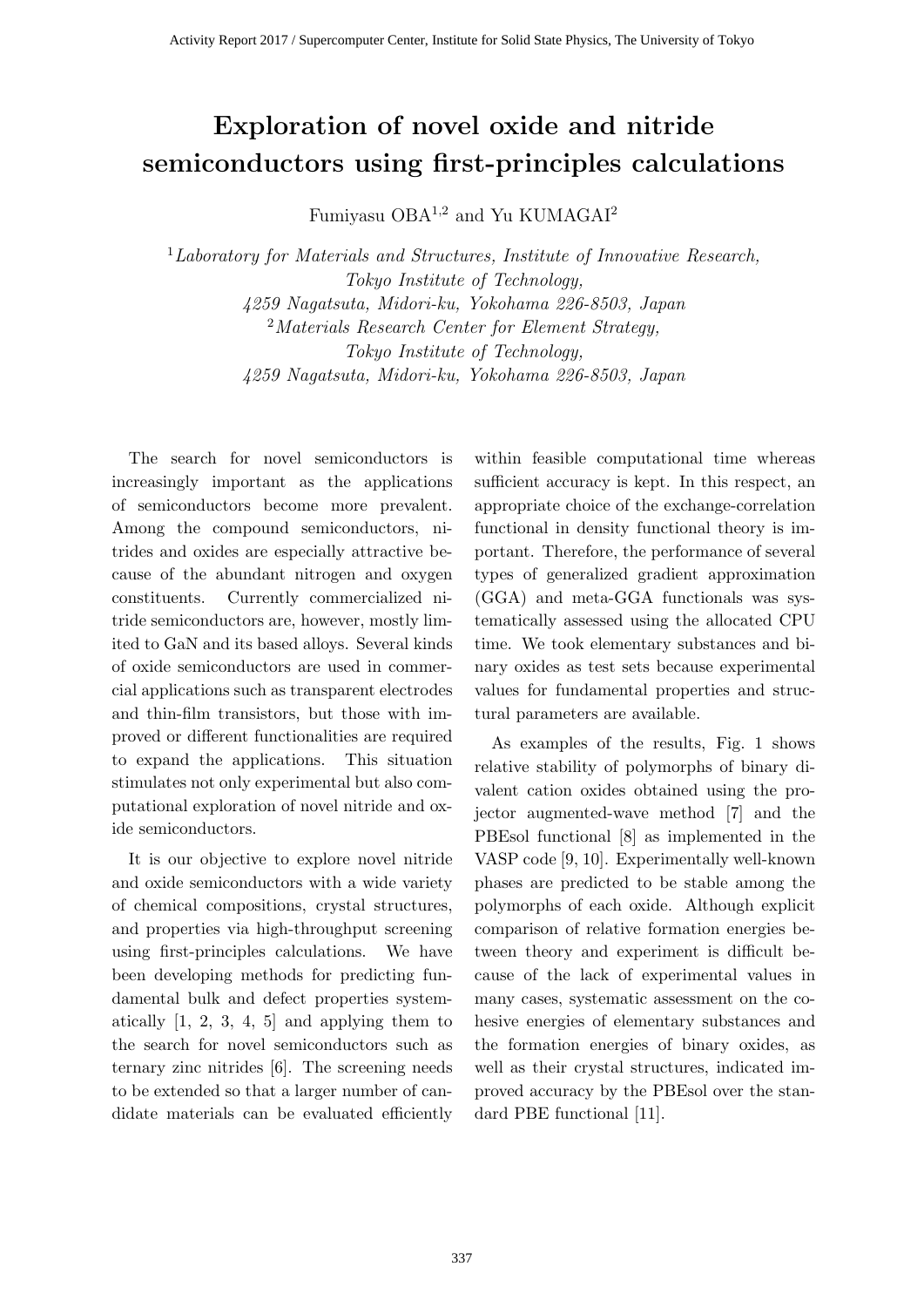

Figure 1: Relative stability of polymorphs of binary divalent cation oxides obtained using the PBEsol functional [11]. Energies are shown with respect to that of the lowest energy phase for each oxide. Experimentally reported phases are arrowed.

- [1] Y. Kumagai and F. Oba: Phys. Rev. B **89** (2014) 195205.
- [2] A. Grüneis, G. Kresse, Y. Hinuma, and F. Oba: Phys. Rev. Lett. **112** (2014) 096401.
- [3] Y. Hinuma, A. Grüneis, G. Kresse, and F. Oba: Phys. Rev. B **90** (2014) 155405.
- [4] Y. Hinuma, G. Pizzi, Y. Kumagai, F. Oba, and I. Tanaka: Comput. Mater. Sci. **128** (2017) 140.
- [5] Y. Hinuma, Y. Kumagai, I. Tanaka, and F. Oba: Phys. Rev. B **95** (2017) 075302.
- [6] Y. Hinuma, T. Hatakeyama, Y. Kumagai, L. A. Burton, H. Sato, Y. Muraba, S. Iimura, H. Hiramatsu, I. Tanaka, H. Hosono, and F. Oba: Nat. Commun. **7** (2016) 11962.
- [7] P. E. Blöchl: Phys. Rev. B **50** (1994) 17953.
- [8] J. P. Perdew, A. Ruzsinszky, G. I. Csonka, O. A. Vydrov, G. E. Scuseria, L. A. Constantin, X. Zhou, and K. Burke: Phys. Rev. Lett. **100** (2008) 136406.
- [9] G. Kresse and J. Furthmüller: Phys. Rev. B **54** (1996) 11169.
- [10] G. Kresse and D. Joubert: Phys. Rev. B **59** (1999) 1758.
- [11] Y. Hinuma, H. Hayashi, Y. Kumagai, I. Tanaka, and F. Oba: Phys. Rev. B **96** (2017) 094102.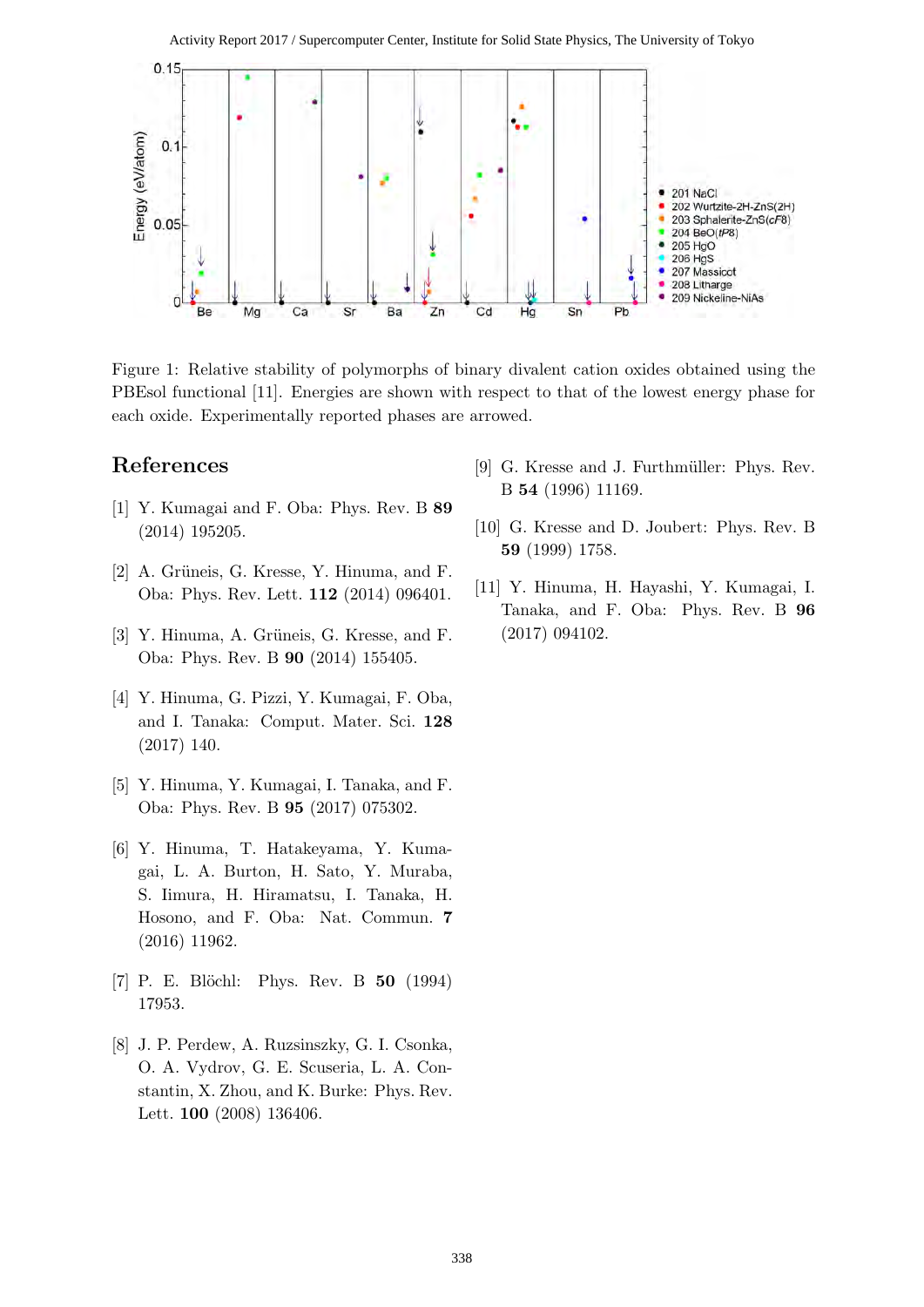### **Development of Permanent Magnet Materials**

Takashi MIYAKE

*CD-FMat, AIST Umezono, Tsukuba, Ibaraki 305-8568*

Finite-temperature magnetism of rare-earth magnet compounds is an issue in developing high-performance permanent magnets. It is known that the intersite magnetic exchange coupling between the rare-earh and transitionmetal sites, *J*RT, plays an important role in the magnetocrystalline anisotropy at finite temperatures. We have computed  $J_{\rm RT}$ in NdFe<sub>12</sub> and NdFe<sub>12</sub>X (X=B, C, N, O, F) based on density functional theory and Liechtenstein's method using Akai-KKR. We found that  $J_{\rm RT}$  is sensitive to X. Especially, the Nd-Fe(8*j*) coupling is significantly reduced for X=N. This suggests that the magnetocrystalline anisotropy decays quickly with increasing temperature in the X=N system, although N enhances the Curie temperature. The Nd- $Fe(8j)$  coupling has strong correlation with the local magnetic moment at Nd site, which is



Figure 1: Magnetic exchange coupling between the Nd and Fe sites in  $NdFe_{12}X$ .

Partial substitution of Fe sites also affects finite-temperature magnetism. We have studied the Curie temperature of NdFe12*−x*Cr*<sup>x</sup>* in the mean-field approximation. We found that the Curie temperature has strong dependence on the Cr concentration *x*. It increases with increasing *x* at low concentration, then turns to decrease above  $x \sim 0.75$ . We found that both of the following two effects are important for the increase in the small *x* region. The first effect is that Fe-Fe couplings are partially replaced with stronger Fe-Cr couplings by Cr substitution, which raises the Curie temperature. The other is that introduction of Cr makes surrounding Fe atoms Co-like, which enhances the Fe-Fe coupling [2].

Another important issue is crystal structure prediction of magnetic compounds. We have developed a crystal structure prediction technique in which stable structures are efficiently selected from candidate structures by Bayesian optimization. Applications to  $Y_2Fe_{17}$ and NaCl show that the number of searching trials required to find the minimum structure is reduced by 30-40% compared to random search [3].

- [1] T. Fukazawa et al.: J. Appl. Phys. **122** (2017) 053901.
- [2] T. Fukazawa et al.: J. Phys. Soc. Jpn. **87** (2018) 044706.
- [3] T. Yamashita et al.: Phys. Rev. Materials **2** (2018) 013803.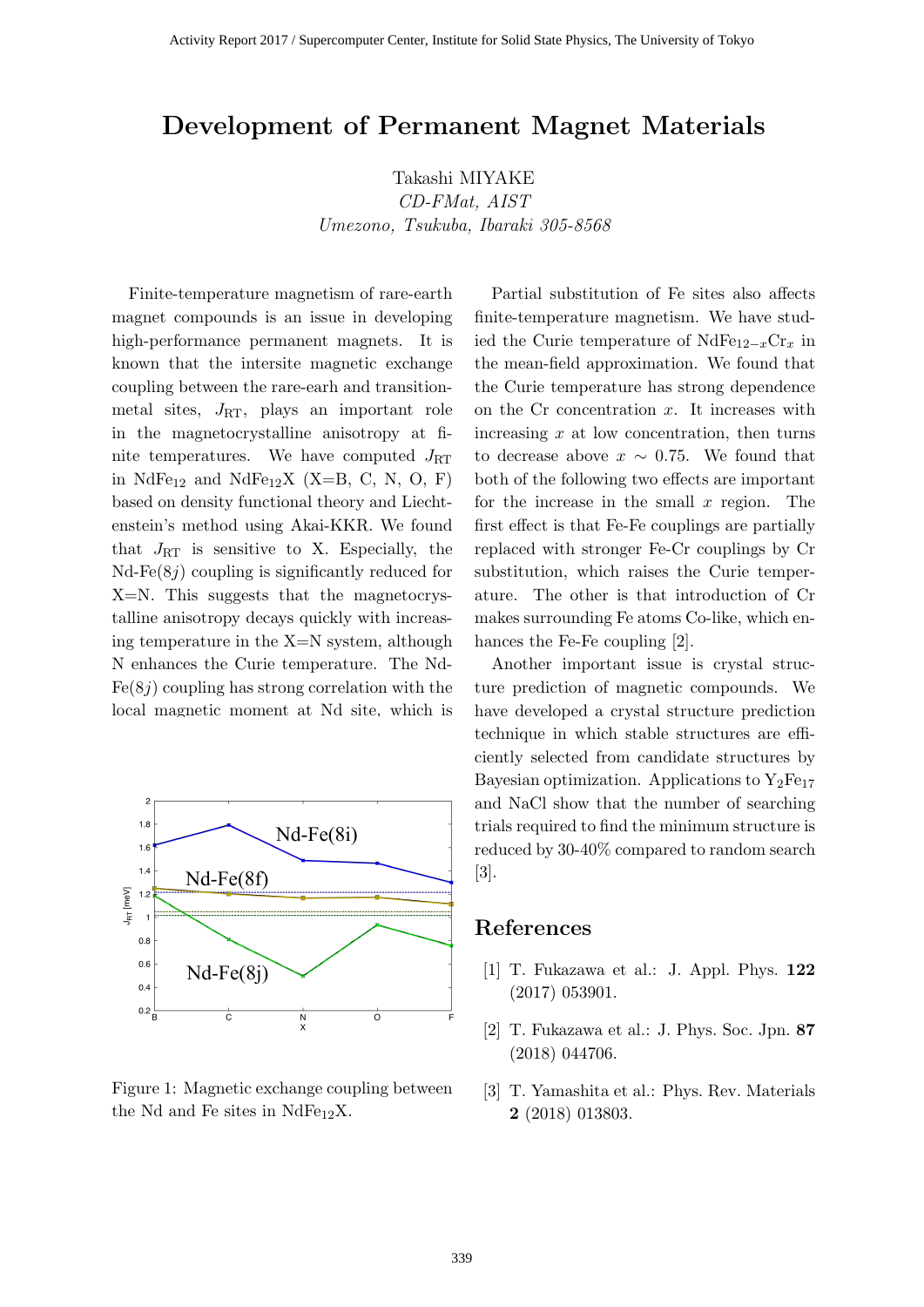### Materials design using B, C, and N for next-generation device

Susumu SAITO

*Department of Physics, Tokyo Institute of Technology 2-12-1 Oh-okayama, Meguro-ku, Tokyo 152-8551*

The hexagonal BN (h-BN) atomic-layer materials are known to possess atomically flat geometries and can serve as the highest-quality substrate for other conducting and semiconducting atomic-layer materials including graphene and transition-metal dichalcogenide atomic-layer materials. We have studied the electronic properties of pristine h-BN atomic layers and their doped phases with substitutional C impurities in the framework of the density-functional theory to investigate the possibilities of utilizing h-BN materials themselves as next-generation semiconductor device materials. In this study we have used the quantum ESPRESSO package.

In our previous work [1] we have clarified that the h-BN bilayers can possess different electronic properties depending on the stacking sequence of two h-BN layers since the h-BN sheet can have two different orientations unlike graphene. We have extended this orientation dependent electronic-structure study for trilayer h-BN systems [2]. Interestingly, it is found that trilayer h-BN can have much more variations than bilayer h-BN, and that the C-doped layer and the conductive layer can become different from each other. This spatial separation of carriers and dopants are of importance in utilizing the h-BN systems as device materials. These interesting and important properties clearly show that h-BN atomic layers are actually the potential nanoelectronics device materials in the future.

We have also studied the electronic properties of the hetero-atomic-layer systes of graphene and h-BN layer [3]. The scanningtunneling Microscope (STM) images of these hetero atomic layers with the substitutional C impurity at the B or N site in the h-BN layer are simulated. It is found that in the case of the C dopant at the N site of the h-BN layer, its presence can be clearly detected by the STM even from the images taken atop the graphene surface layer. On the other hand, the C dopant at the B site can be detected only by the STM images taken from the h-BN surface.

In addition to the above atomic-layer materials, we have also studied the electronic properties of  $sp^3$  carbon network materials, *i.e.* diamond, with possible polytypes. It is wellknown that in the case of SiC there are various polytypes called 3C, 4H, 6H and so on. In the case of diamond, 2H has been already found in addition to the ordinary 3C diamond.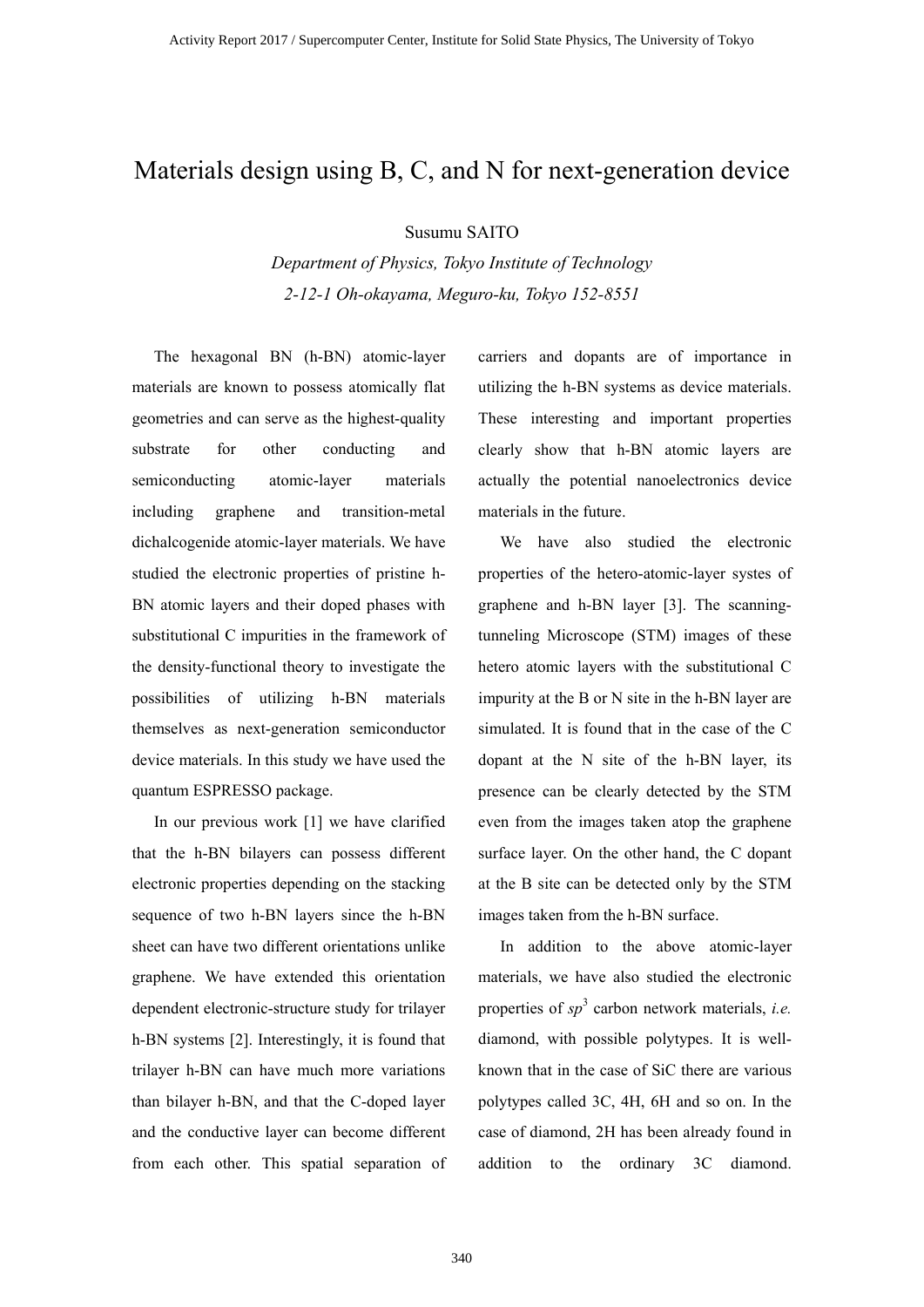Previously we showed from the constanttemperature molecular-dynamics study that the carbon nanotube solid can transform into various  $sp^3$  carbon phases including 2H and 4H diamond phases under moderate pressure (10 GPa to 20 GPa). From the electronic-structure study using the GW approximation and the Bethe-Salpeter analysis, we have newly clarified the polytype dependent electronic properties of diamond [4].

#### **References**

 [1] Y. Fujimoto and S. Saito, Phys. Rev. B **94**, 245427 (2016).

[2] Y. Matsuura, Y. Fujimoto, and S. Saito, to be published.

[3] T. Haga, Y. Fujimoto, and S. Saito, to be published.

[4] M. Sakurai, J. R. Chelikowsky, S. G. Louie, and S. Saito, Phys. Rev. Materials **1**, 054603 (2017).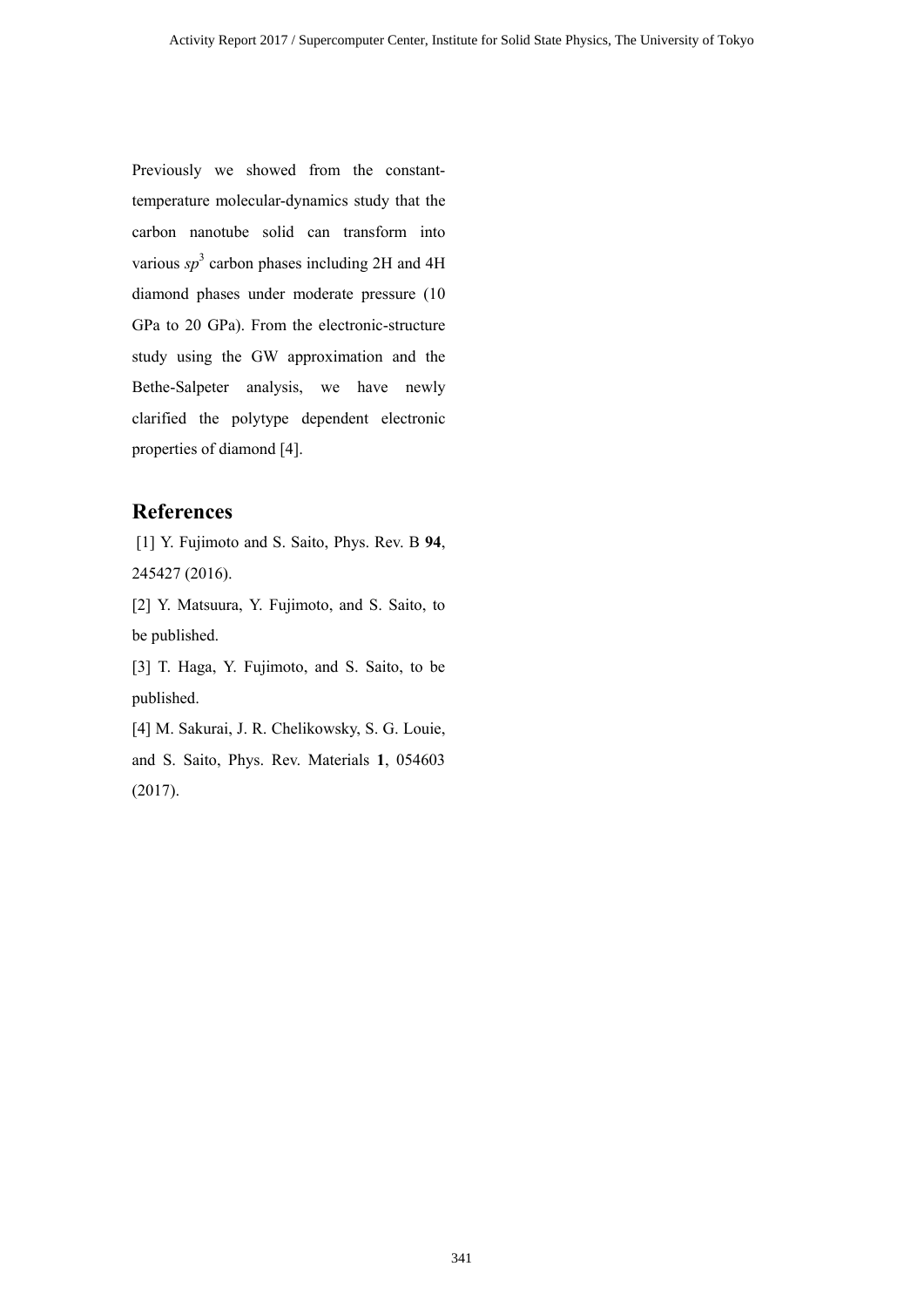### **Structures and local magnetic properties of magnetic-material interfaces**

Yoshihiro GOHDA

*Department of Materials Science and Engineering, Tokyo Institute of Technology J1-3, Nagatsuta-cho 4259, Midori-ku, Yokohama 226-8502, Japan*

Multiferroic materials are of significant interest, because their magnetization can be controlled by the electric field, not by the electric current, which suppresses energy dissipation by the Joule heating [1]. In particular, multiferroic interfaces are good candidates for practical applications: The magnetoelectric coupling in known single-phase multiferroic materials is too weak. Even though interface multiferroicity has been studied intensively for ferromagnetic/ferroelectric interfaces [1, 2], ferromagnetic/multiferroic interfaces should be better, because the interface multiferroicity can be enhanced by the singlephase multiferroicity. First-principles calculations of ferromagnetic/multiferroic interfaces are extremely demanding due to non-collinear configurations of the magnetic moments. For example,  $BiFeO<sub>3</sub>$  (BFO) has canted magnetization by two nearly-antiparallel Fe magnetic moments due to the Dzyaloshinskii–Moriya interaction.

In this study, we demonstrate the magnetoelectric coupling for a ferromagnetic/multiferroic interface, bcc- $Fe/BiFeO<sub>3</sub>(001)$  [3]. First-principles calculations were performed on the basis of density functional theory with the generalized gradient approximation by the OpenMX code [4]. For the Fe 3*d* orbitals within BFO, the DFT+*U* method was used. Considering non-collinear magnetism with the spin-orbit coupling, we successfully reproduced the canted magnetization of BFO due to the

Dzyaloshinskii–Moriya interaction. We examined various interfaces by changing the termination and the stacking positions at the interface. We have found that the most suitable interface for evaluating magnetoelectric coupling is the BiO-terminated interface with the bcc-Fe atoms stacked on the bridge sites of BFO(001). With the reversal of the electric polarization of BFO, a drastic change in the directions of exchange-coupled magnetization of bcc Fe and BFO has been obtained as the interface magnetoelectric effect [3]. In addition, the enhancement of the magnetic moment of interface Fe atoms in bcc Fe was found as shown in Fig. 1.



Figure 1: The calculated partial density of states of the Fe 3*d* states in bcc-Fe/BFO(001). The energy origin is set at the Fermi energy  $\varepsilon_F$ .

- [1] T. Taniyama, J. Phys.: Condens. Matter **27**, 504001 (2015).
- [2] C.-G. Duan, S. S. Jaswal, and E. Y. Tsymbal, Phys. Rev. Lett. **97**, 047201 (2006).
- [3] K. Fujita and Y. Gohda, in preparation.
- [4] T. Ozaki, Phys. Rev. B. **67**, 155108 (2003).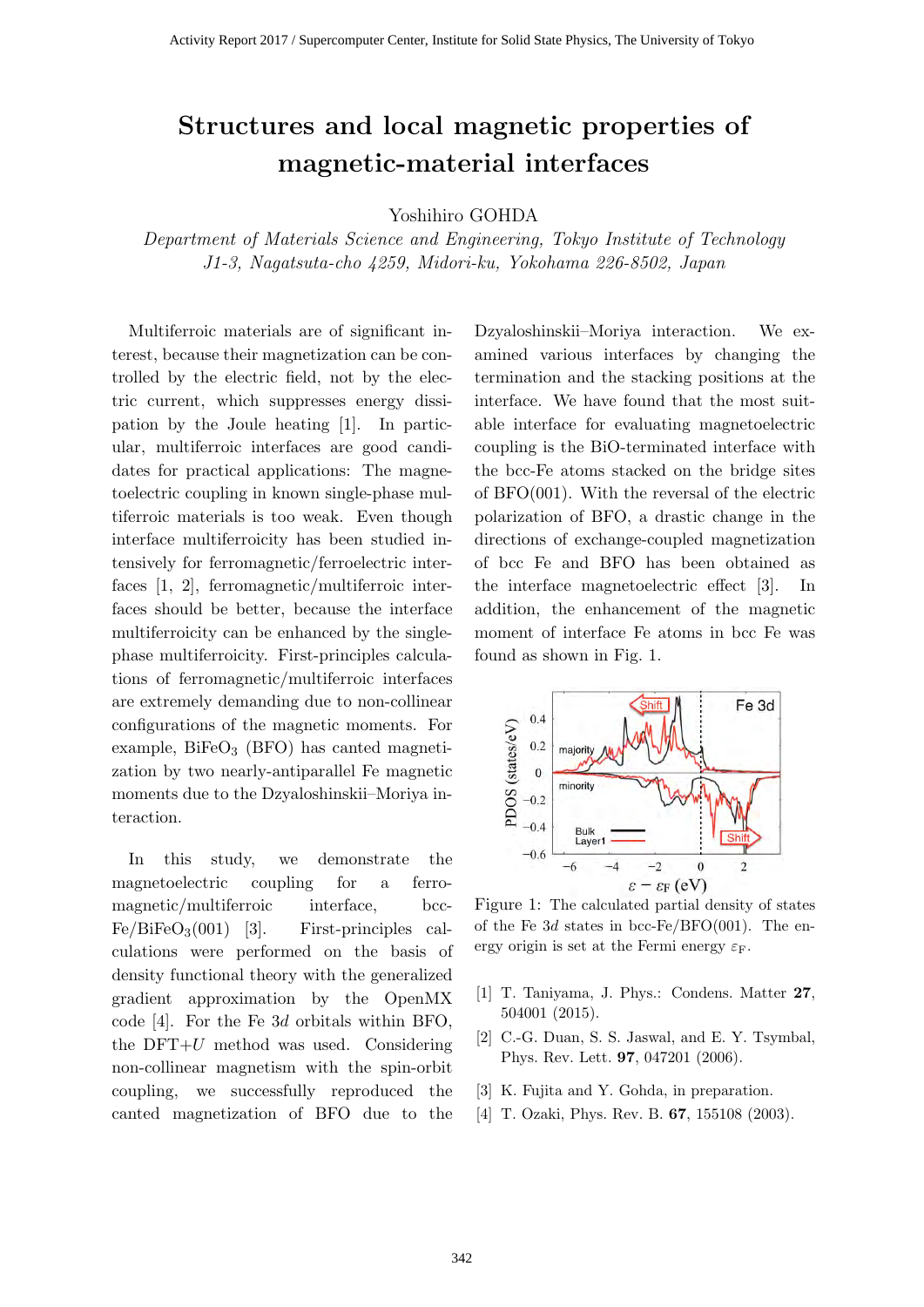# **Magnetization Process of Permanent Magnets Revealed by Large-scale Simulation**

Hiroshi Tsukahara, and Kanta Ono *High Energy Accelerator Research Organization (KEK) 1-1 Oho, Tsukuba, Ibaraki 305-0801 Japan*

High-performance permanent magnets are receiving increased attention owing to shifting toward electric vehicles globally. It is indispensable to improve electric motors for power saving electric vehicles, and the permanent magnet is one of the most important parts of the electric motor. The performance of the permanent magnet is governed by coercivity and remanent magnetization. When applied magnetic eld approaches the coercivity, nucleation cores are created, and domain walls move inside the permanent magnet. Because magnetization reversal regions are expanded by the motion of the domain wall, it is important for improvement of the permanent magnet to clarify details of the domain wall motion.

Micromagnetic simulations have revealed the magnetization dynamics within magnetic materials including the permanent magnet. The micromagnetic simulation enables us to observe the motion of the domain wall numerically. However, average diameters of grains which consist of the permanent magnet exceed 1.0  $\mu$ m, and a length of the domain wall is approximately 5 nm. Hence, massively parallel computing is essential to investigate the magnetization dynamics inside the permanent magnet. [1]

We implemented 3 dimensional fast Fourier transform (FFT) subroutine based on MPI parallelization using GPGPU computing and calculated magnetic dipolar elds which occupy over 80 % of a calculation time of our CPU based simulation code. We performed



Figure 1: Algorithm of 3 dimensional FFT using GPGPU based on MPI parallelization.

fast Fourier transform using GPGPU according to the following procedure as shown Fig. 1 First, we set magnetization data which is divided into MPI processes. After copying data to GPU, we performed 2 dimensional FFT using cuFFTExecZ2Z and copied data to host. Next, we exchanged data among the MIP processes to performed FFT, and we copied data to GPU. After performing 1 dimensional FFT in the Z direction, we get the 3 dimensional Fourier transform of the magnetization.

In the case of large-scale micromagnetic simulation, a required memory capacity exceeds a memory of GPU. Hence, this study is the rst step for massively parallel computing with many GPUs.

#### **References**

[1] H. Tsukahara, K. Iwano, C. Mitsumata, T. Ishikawa, and K. Ono, Comp. Phys. C **207** (2016) 217.